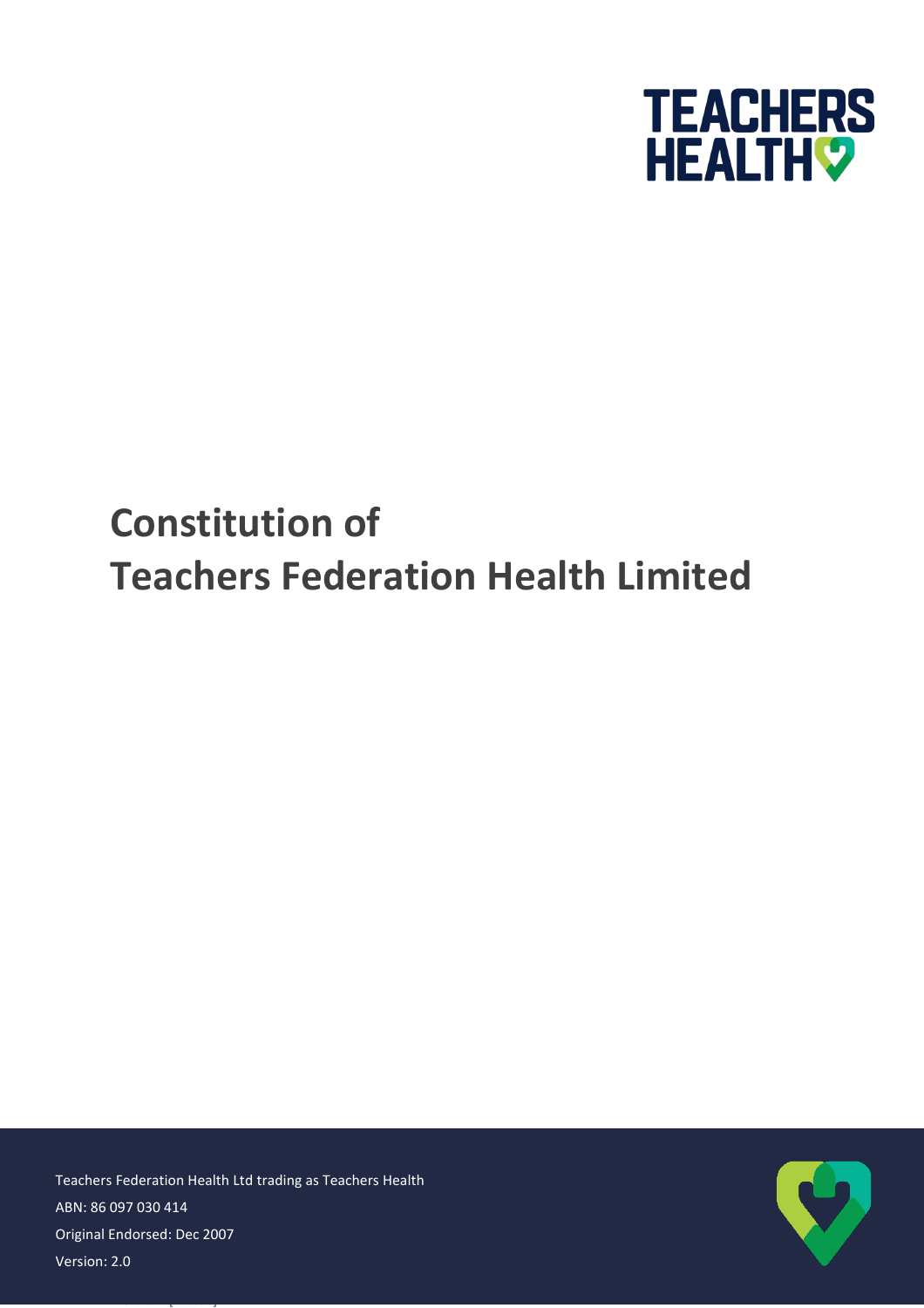

# **Table of contents**

| 1.  |  |
|-----|--|
| 2.  |  |
| 3.  |  |
| 4.  |  |
| 5.  |  |
| 6.  |  |
| 7.  |  |
| 8.  |  |
| 9.  |  |
| 10. |  |
| 11. |  |
| 12. |  |
| 13. |  |
| 14. |  |
| 15. |  |
| 16. |  |
| 17. |  |
| 18. |  |
| 19. |  |
| 20. |  |
| 21. |  |
|     |  |
| 23. |  |
| 24. |  |
| 25. |  |
| 26. |  |
| 27. |  |
| 28. |  |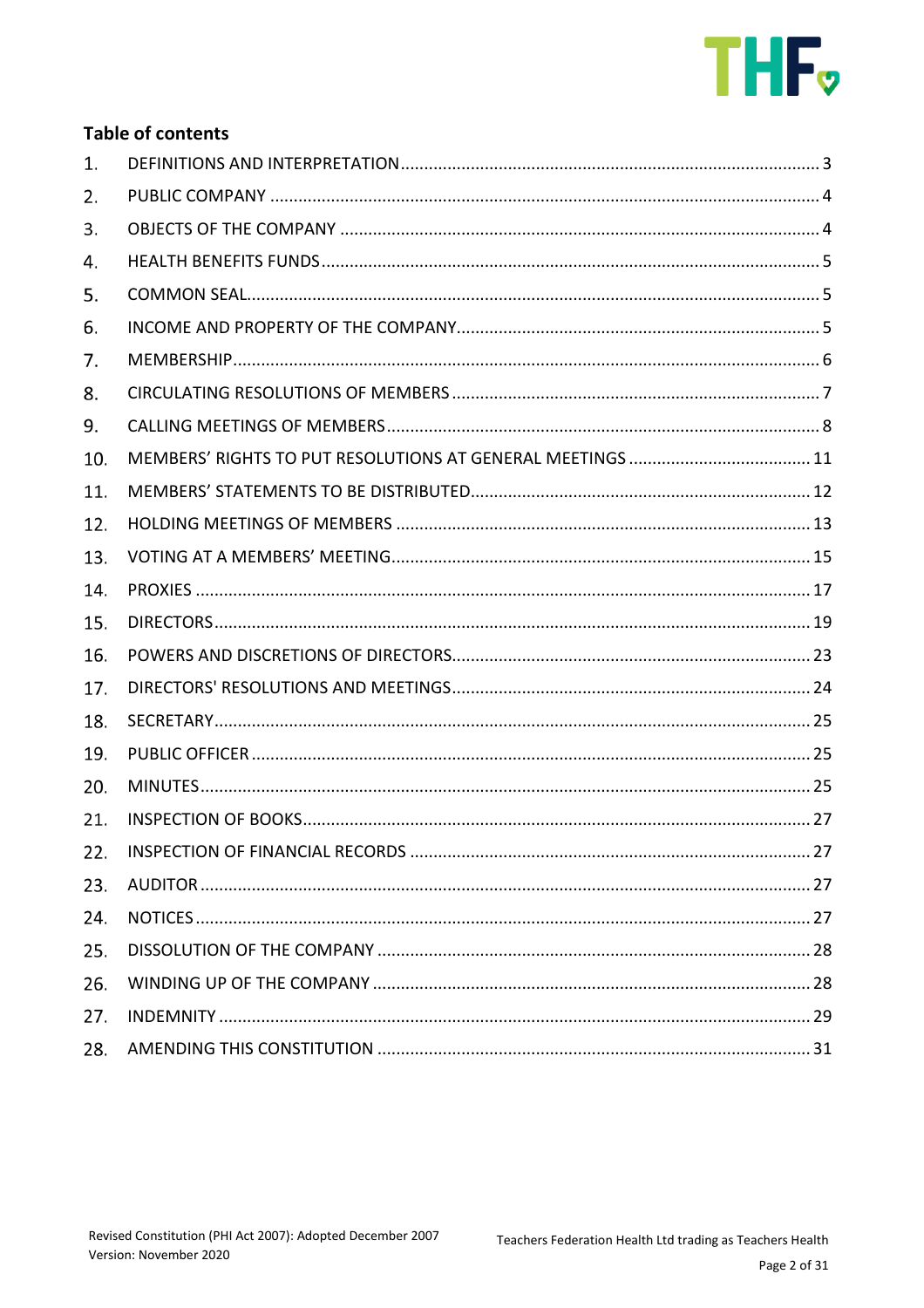

# <span id="page-2-0"></span>**1. DEFINITIONS AND INTERPRETATION**

### **1.1. Definitions**

In this Constitution unless the contrary intention appears:

**Act** means the *Corporations Act 2001* (Cth).

**ASIC** means the Australian Securities and Investments Commission or any successor body.

**Board** means the board of Directors.

**Company** means Teachers Federation Health Limited.

**Complying Health Insurance Product** has the same meaning as in the *Private Health Insurance Act 2007* (Cth).

**Constitution** means this constitution.

**Director** means a person appointed as a director or alternate director of the Company.

**Fund** means a health benefits funds conducted by the Company under the *Private Health Insurance Act 2007* (Cth).

**Independent** means an independent director as described in Prudential Standard CPS 510. A person who has, or has had in the last 12 months, an association with the Australian Education Union New South Wales Teachers Federation Branch such as the Branch President, the Branch Deputy President, the Branch Snr Vice President, the General Secretary, a member of the Branch Executive, a Deputy Secretary or a Professional Officer will not be considered independent.

**Insured Person** means a person who is covered by a health insurance policy issued by the Company which is referable to a Fund.

**Member** means a member of the Company admitted under clause 7 of the Constitution.

**Register** means the register of Members kept by or for the Company under the Act.

**Replaceable Rules** has the same meaning as in the Act.

**Seal** means the common seal of the Company.

**Secretary** means any person appointed as company secretary of the Company.

**Special Resolution** has the same meaning as in the Act.

**Subsidiary** has the same meaning as in the Act.

**TFH Fund** means the Fund conducted at the time this constitution is adopted.

**TFH Fund Rules** means the fund rules governing the TFH Fund, from time to time.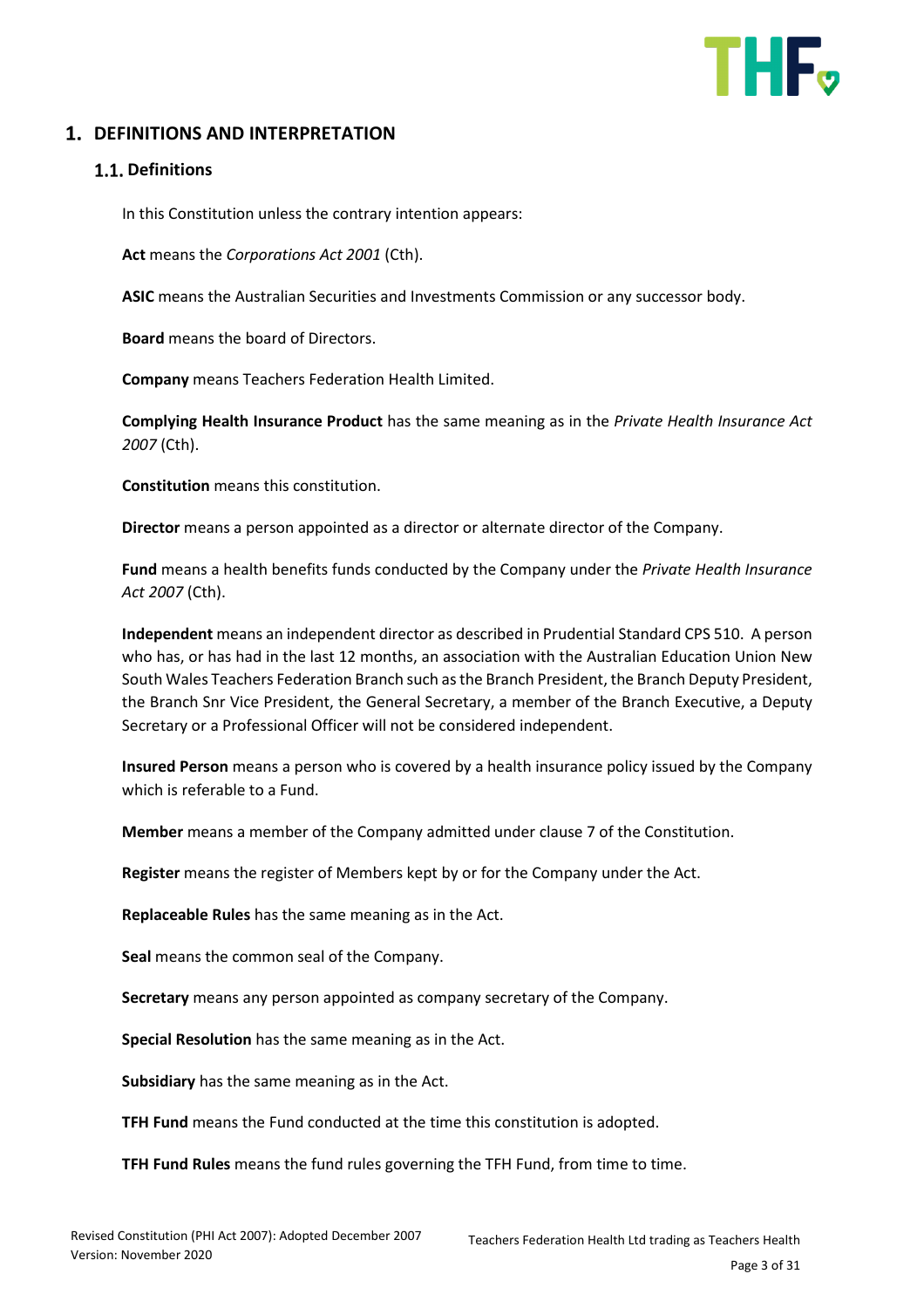

### **General Interpretive Provisions**

The following apply in the interpretation of this Constitution, unless the context requires otherwise.

- (a) A reference to any Act, regulation, rule or similar instrument includes any consolidations, amendments or re-enactments of it, any replacements of it, and any regulation, rule or other instrument issued under it.
- (b) A reference to the singular includes the plural number and vice versa.
- (c) A reference to a gender includes a reference to each gender.
- (d) Person includes a firm, corporation, body corporate, unincorporated association and a governmental authority.
- (e) A reference to a person includes that person's executors, legal personal representatives, successors, liquidators, administrators, trustees in bankruptcy and similar officers and, where permitted under this Constitution, their substitutes and assigns.
- (f) Includes means includes but without limitation.
- (g) Where a word or expression has a defined meaning, its other grammatical forms have a corresponding meaning.
- (h) A reference to doing something includes an omission, statement or undertaking (whether or not in writing) and includes executing a document.
- (i) A reference to a clause or schedule is a reference to a clause of or a schedule to this Constitution.
- (j) A heading is for reference only. It does not affect the meaning or interpretation of this Constitution.
- (k) Where a word or an expression is used which is defined in the Act it has the same meaning in this Constitution.

### **1.3. Replaceable Rules**

The Replaceable Rules do not apply in respect of the Company except when they are expressly stated to apply.

# <span id="page-3-0"></span>**PUBLIC COMPANY**

The Company is a public company limited by guarantee and does not have share capital.

### <span id="page-3-1"></span>**OBJECTS OF THE COMPANY**

**3.1.** The objects for which the Company is established are:

- (a) to conduct health benefits funds (as contemplated by the *Private Health Insurance Act 2007* (Cth));
- (b) to conduct other health-related business as the Board may consider from time to time;
- (c) to provide health benefits, services and facilities for Insured Persons and those covered by the Fund, including but not limited to hospital, medical, dental, pharmaceutical, optical, physiotherapy and speech therapy benefits, services and facilities;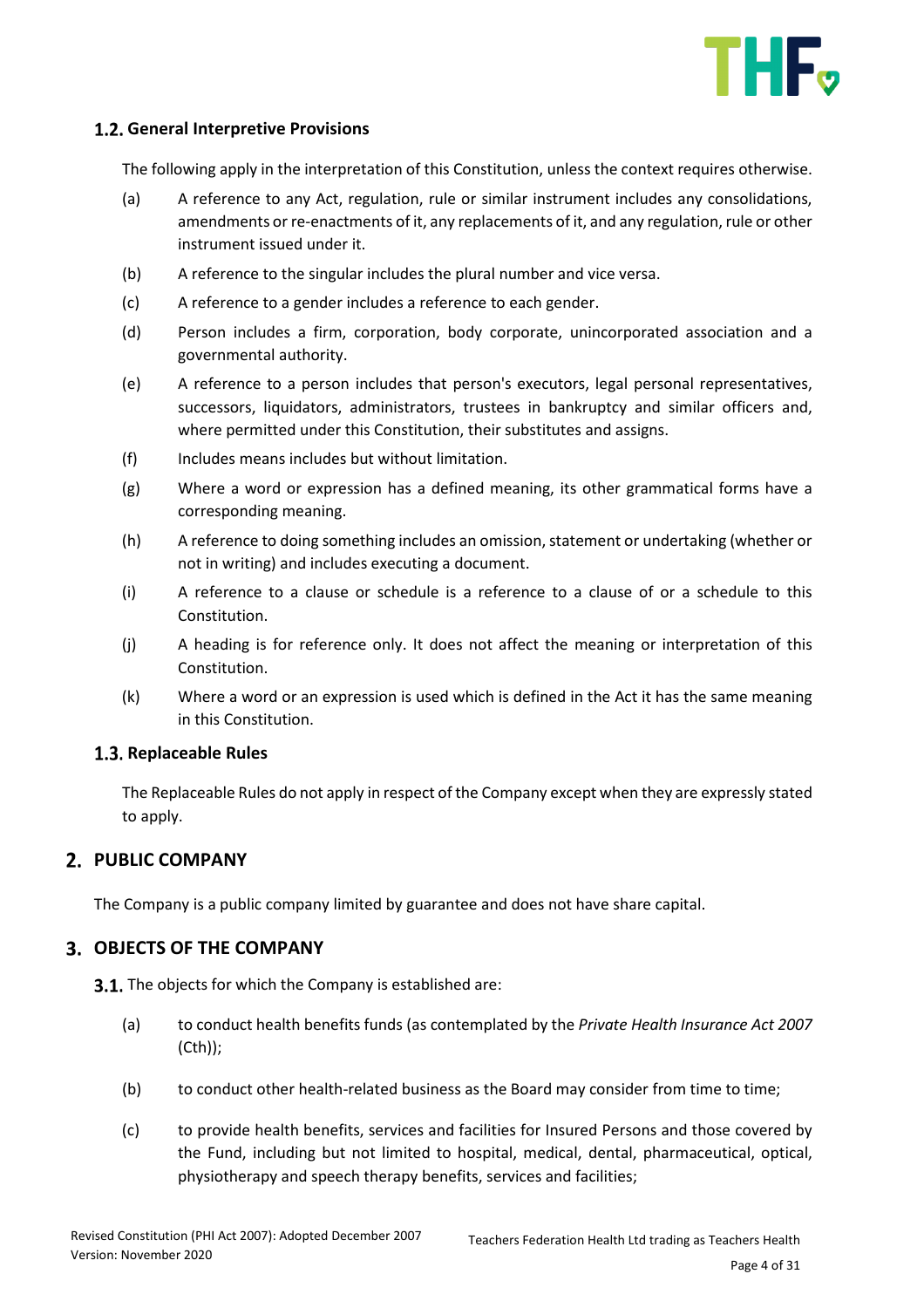

- (d) to provide benefits, services and facilities for the relief and maintenance of Insured Persons and their dependents in the case of birth, death, sickness, disability, accident, retirement, old age and unemployment;
- (e) to invest assets of a Fund in any manner of investment permitted by the Private Health Insurance (Prudential Supervision) Act 2015 (Cth) including shares or interests in any other private health insurer or loans to or other investments in any other health benefits fund; and
- (f) to promote and assist in the establishment of, and to manage and provide services to, other not-for-profit private health insurers and restricted access health benefits funds.

# <span id="page-4-0"></span>**4. HEALTH BENEFITS FUNDS**

- 4.1. Funds conducted by the Company are not-for-profit funds.
- 4.2. The TFH Fund will be conducted as a restricted access fund. The Complying Health Insurance Products issued by the TFH Fund will only be available to the restricted access group made up of the persons described in the TFH Fund Rules.
- 4.3. The Board must establish a body of rules (Fund Rules) that relates to the day-to-day operation of the Fund and such other related activities of the Company as the Board may determine, as varied from time to time.

# <span id="page-4-1"></span>**5. COMMON SEAL**

- **5.1.** The Company may, but need not, have a Seal. If the Company does have a Seal, it must have set out on it:
	- (a) if the Company has its ACN in its name the Company's name; or
	- (b) otherwise, the Company's name, the expression "Australian Company Number" or "ACN" and the Company's ACN.
- **5.2.** If the Company has a Seal, the Directors must provide for the safe custody of the Seal, which may only be used on the authority of the Directors, of a committee of the Directors authorised by the Directors or in accordance with a procedure approved by the Directors or a committee of Directors.

# <span id="page-4-2"></span>**INCOME AND PROPERTY OF THE COMPANY**

# **Income and property to be applied towards the objects**

All income and property of the Company must be solely applied towards the promotion of the objects of the Company.

# **6.2. No payments to Members**

Subject to clause [6.3,](#page-5-1) no part of the income or property of the Company may be paid by way of dividend, bonus or otherwise to the Members of the Company.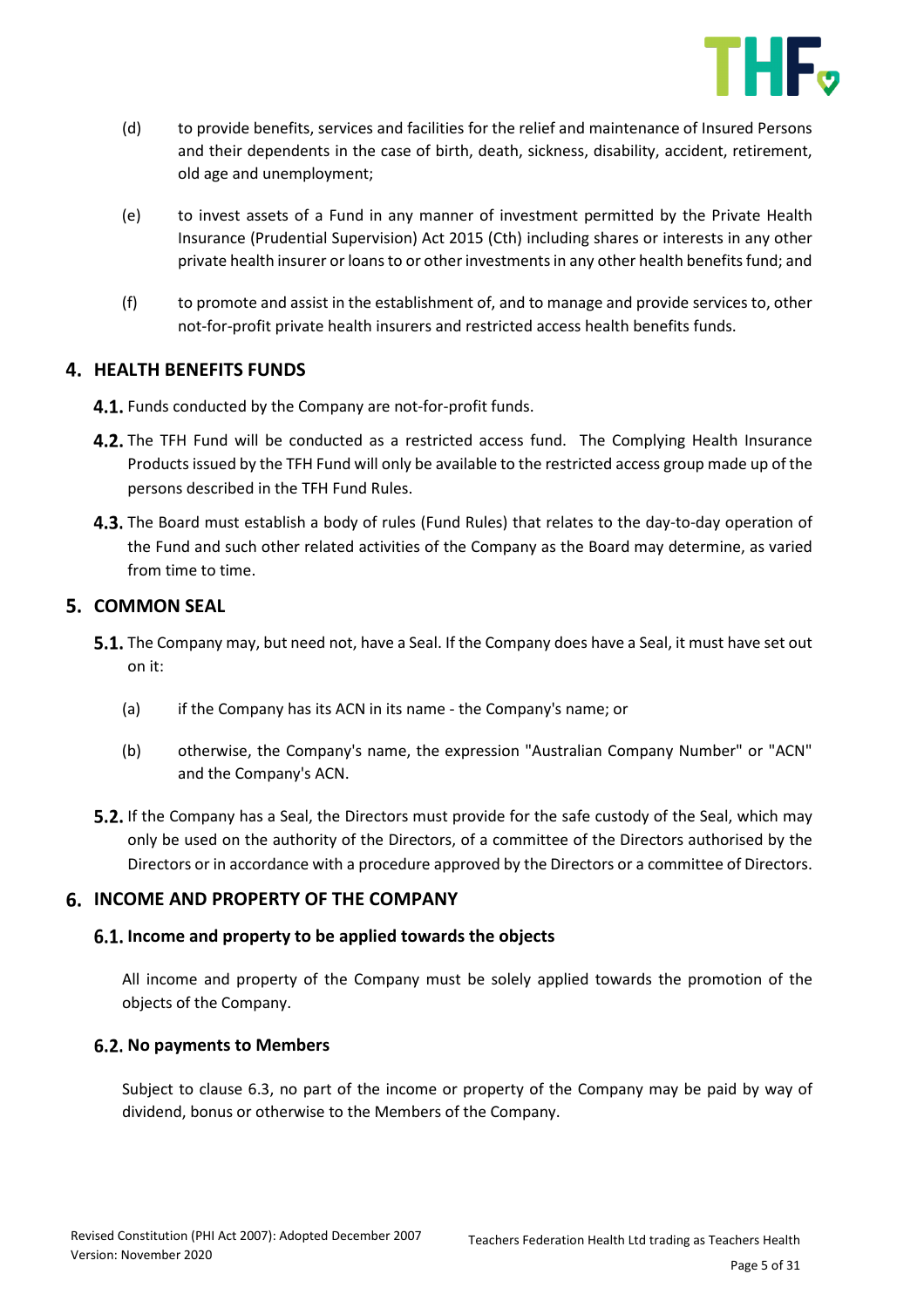

### <span id="page-5-1"></span>**Payments in good faith**

Nothing in this Constitution prevents the Company from making payment in good faith:

- (a) of reasonable and proper remuneration to any employees or to Directors (under clause 15.9) of the Company; or
- (b) to any Member of the Company in relation to any contract, right or claim in which that Member is interested or which arises other than by virtue of the Member's membership of the Company.

### <span id="page-5-0"></span>**7. MEMBERSHIP**

### **Entry as a Member**

- (a) Any person shown on the register of the Company at the time of adoption of this Constitution will automatically be admitted as a Member.
- (b) Membership of the Company will be open to the members of the Branch Executive of the Australian Education Union New South Wales Teachers Federation (NSWTF) Branch.
- (c) The Directors or the Members in general meeting may from time to time stipulate other requirements for Membership.
- (d) Every applicant for Membership must sign an undertaking to be bound by the provisions of this Constitution.
- (e) Admission to Membership will only become effective upon the passing of a resolution of the Directors that the Member's name be entered into the Register. The Directors must not unreasonably delay consideration of such a resolution.
- (f) The rights and privileges of a Member are personal and non-transferable.

### **Register of Members**

- (a) The Secretary will maintain the Register at the registered office.
- (b) The address of a Member in the Register will be the address used for the service of any notices to Members.

### **Expulsion of Members**

(a) If any Member wilfully refuses or neglects to comply with the provisions of this Constitution or has done anything which has brought discredit upon the Company, the Member may be expelled as a Member by an ordinary resolution passed by Members at a general meeting. In this event, the Directors must remove that Member's name from the Register.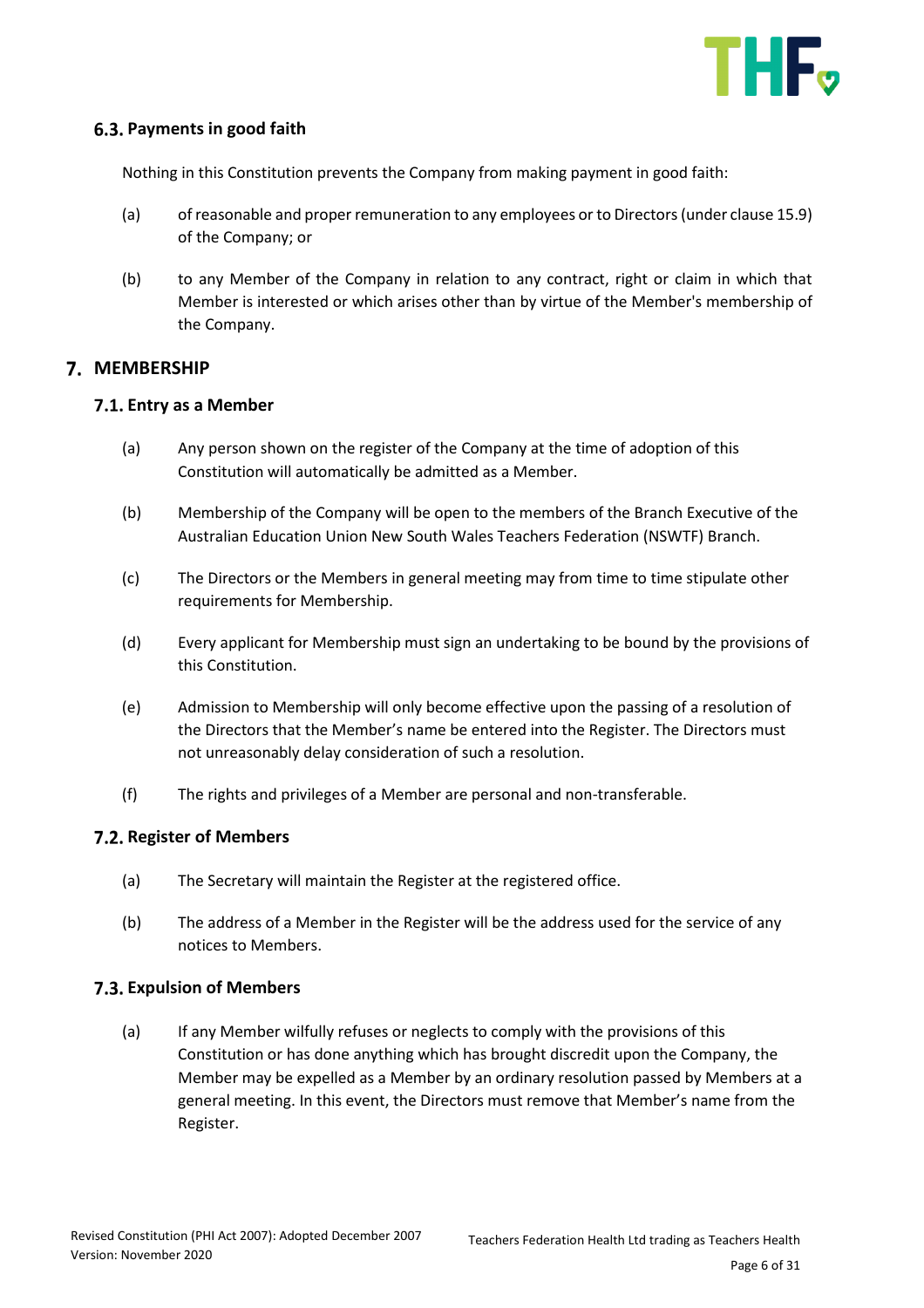

- (b) A Member must be given at least 14 days notice of any Members meeting at which a resolution to expel the Member is to be considered and must be given an opportunity to:
	- (i) attend the meeting; and
	- (ii) give a written explanation or defence in relation to the proposed resolution.

### **7.4. Cessation of Membership**

- (a) A Member will cease to be a Member upon:
	- (i) the Company Secretary receiving and accepting a written notice of resignation from a Member;
	- (ii) the death of the Member;
	- (iii) a Member ceasing to be a member of the Branch Executive of the Australian Education Union New South Wales Teachers Federation (NSWTF) Branch; or
	- (iv) the Member becoming bankrupt or of unsound mind or a person whose person or estate is liable to be dealt with under laws relating to mental health.
- (b) A Member whose membership is terminated will be liable for all money due by that Member to the Company plus any sum not exceeding \$10.00 for which the Member is liable under clause 26.1.
- (c) A Member whose membership is terminated has no right to any claim, monetary or otherwise, against the Company, its Funds or property except as an Insured Person for a benefit payable by the Fund or where the Member is a creditor of the Company.
- (d) Any person who ceases to be a Member must no longer represent themselves in any manner as being a Member.

### **Liability of Members**

The liability of Members is limited as set out in clause 26.1.

### <span id="page-6-0"></span>**CIRCULATING RESOLUTIONS OF MEMBERS**

### **Circulating resolutions when more than 1 Member**

- (a) Except in the case of a resolution under section 329 of the Act to remove an auditor, or any other resolution which the Act or this Constitution requires to be passed at a general meeting, the Company may pass a resolution without a general meeting being held if all the Members entitled to vote on the resolution sign a document containing a statement that they are in favour of the resolution set out in the document.
- (b) Separate copies of a document may be used for signing by Members if the wording of the resolution and statement is identical in each copy.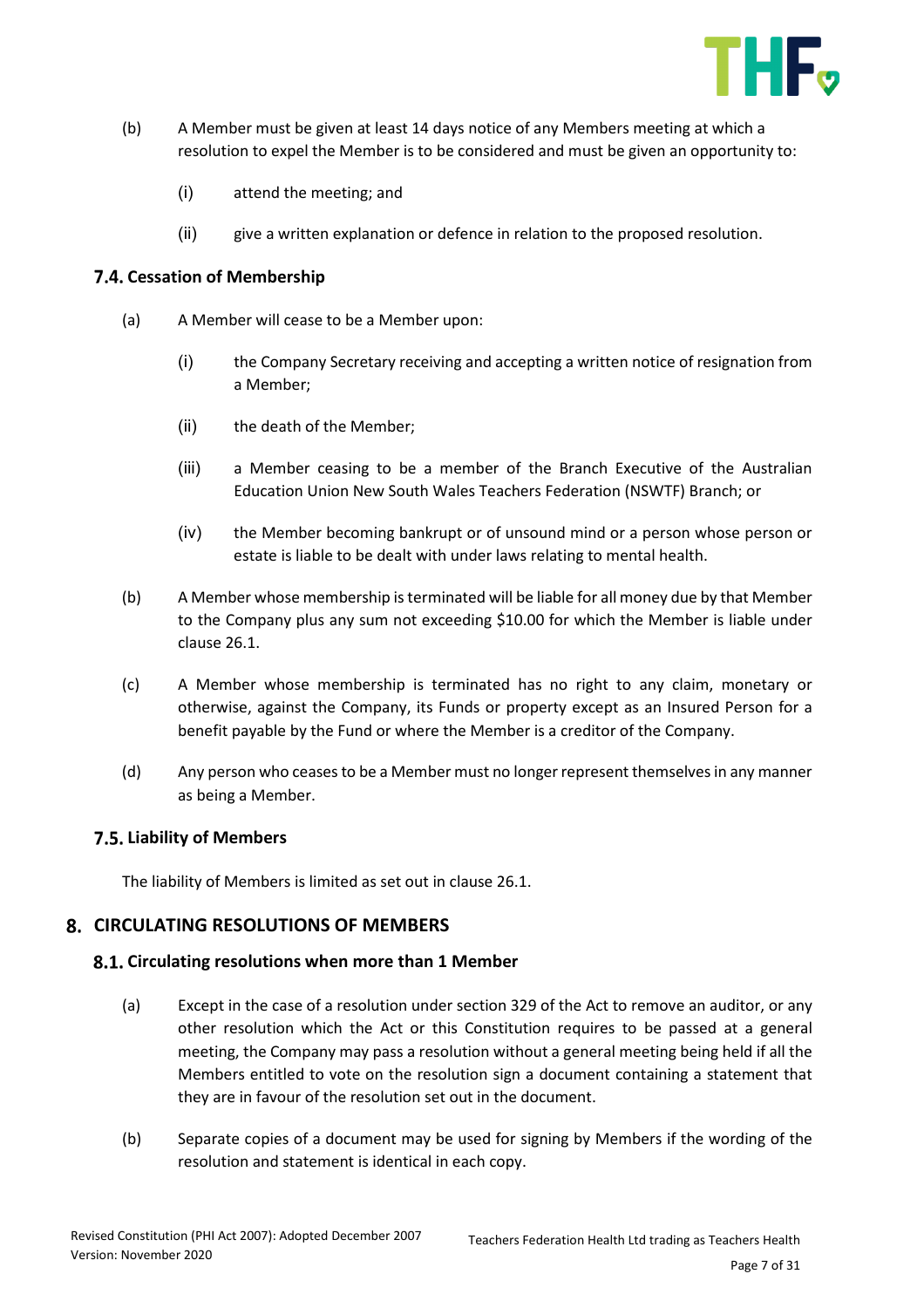

- (c) The resolution is passed when the last Member signs the document.
- (d) This clause does not affect any rule of law relating to the assent of Members not given at a general meeting.

### <span id="page-7-0"></span>**CALLING MEETINGS OF MEMBERS**

### **Calling of meetings of Members by a Director**

Two or more Directors may call a meeting of the Company's Members.

### <span id="page-7-1"></span>**Calling of general meeting by Directors when requested by Members**

- (a) The Directors of the Company must call and arrange to hold a general meeting on the request of:
	- (i) at least 5% of the Members in attendance in person or by proxy at the general meeting; or
	- (ii) as otherwise provided for in the Act.
- (b) The request must:
	- (i) be in writing;
	- (ii) state any resolution to be proposed at the meeting;
	- (iii) be signed by the Members making the request; and
	- (iv) be given to the Company.
- (c) Separate copies of a document setting out the request may be used for signing by Members if the wording of the request is identical in each copy.
- (d) The Directors must call the meeting within 21 days after the request is given to the Company. The meeting is to be held not later than 2 months after the request is given to the Company.

### **Failure of Directors to call a general meeting**

- (a) More than 50% of all of the Members who make a request under clause [9.2](#page-7-1) may call and arrange to hold a general meeting if the Directors do not do so within 21 days after the request is given to the Company.
- (b) The meeting must be called in the same way, so far as is possible, in which general meetings of the Company may be called. The meeting must be held not later than 3 months after the request is given to the Company.
- (c) To call the meeting the Members requesting the meeting may ask the Company for a copy of the Register. The Company must give the Members the copy of the Register within 7 days after request without charge.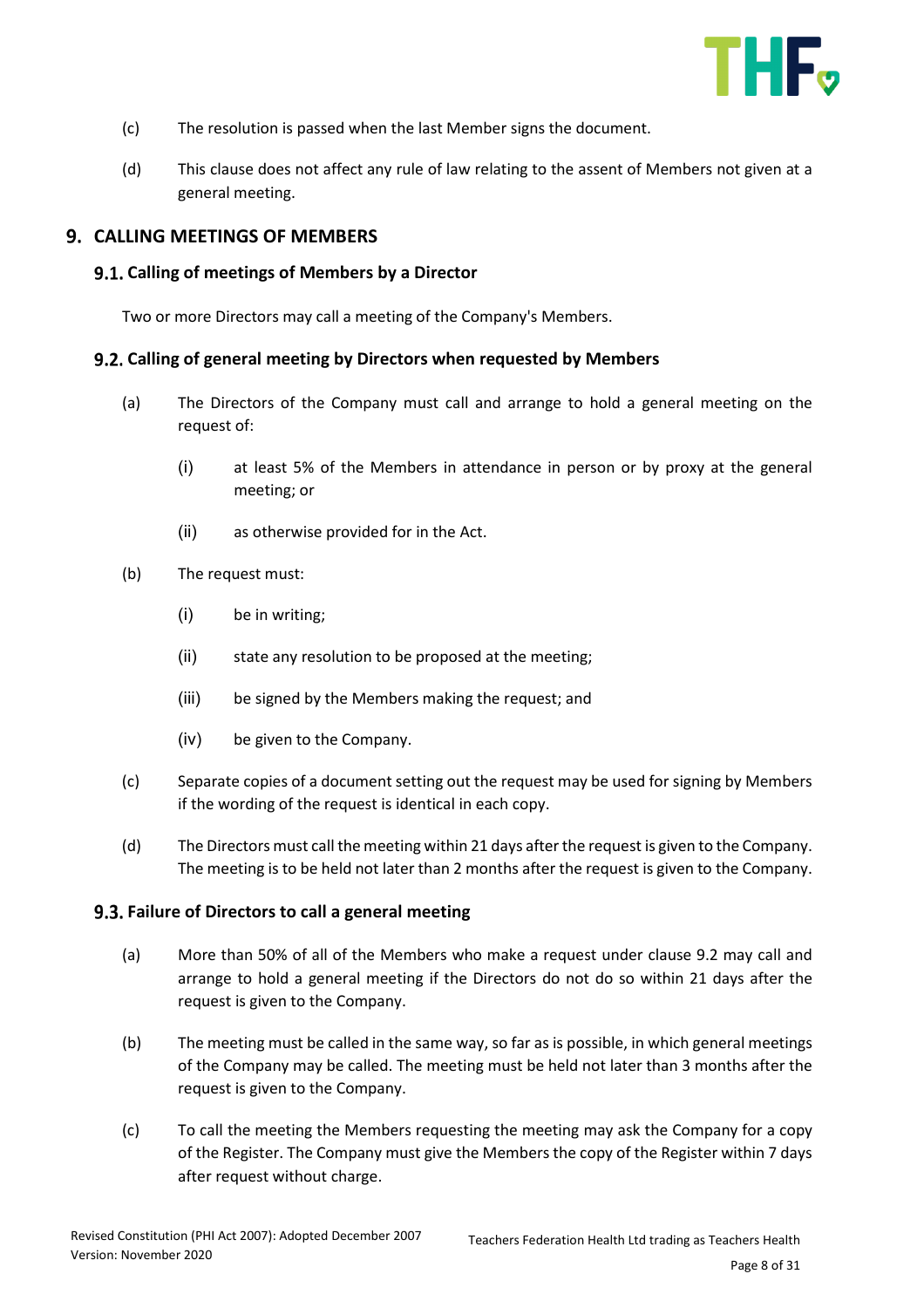

- (d) The Company must pay the reasonable expenses the Members incurred because the Directors failed to call and arrange the meeting.
- (e) The Company may recover the amount of the expenses from the Directors. However, a Director is not liable for the amount if the Director proves that the Director took all reasonable steps to cause the Directors to comply with clause [9.2.](#page-7-1) The Directors who are liable are jointly and individually liable for the amount. If a Director who is liable for the amount does not reimburse the Company, the Company must deduct the amount from any sum payable as fees to, or remuneration of, the Director.

### **Calling of general meeting by Members**

- (a) At least 5% of the Members in attendance in person or by proxy at a general meeting of the Company may call, and arrange to hold, a general meeting. The Members calling the meeting must pay the expenses of calling and holding the meeting.
- (b) The meeting must be called in the same way, so far as is possible, in which general meetings of the Company may be called.

### **9.5. Amount of notice of meetings**

- (a) Subject to clause [14.1\(b\),](#page-8-0) at least 21 days notice must be given of a meeting of the Company's Members.
- <span id="page-8-0"></span>(b) The Company may call on shorter notice:
	- (i) an annual general meeting, if all the Members entitled to attend and vote at the annual general meeting agree beforehand; and
	- (ii) any other general meeting, if Members with at least 95% of the votes that may be cast at the meeting agree beforehand.
- (c) A Company cannot call an annual general meeting or other general meeting on shorter notice if it is a meeting of the kind referred to in clause [14.1\(d\).](#page-8-1)
- <span id="page-8-1"></span>(d) At least 21 days notice must be given of a meeting of a company at which a resolution will be moved to:
	- (i) remove an auditor under section 329 of the Act; or
	- (ii) remove a Director under clause 15.4 or appoint a Director in place of a Director removed under that clause.

### **Notice of meetings of Members to Members and Directors**

- (a) Written notice of a meeting of the Company's Members must be given individually to each Member entitled to vote at the meeting and to each Director.
- (b) The Company may give the notice of a meeting to a Member: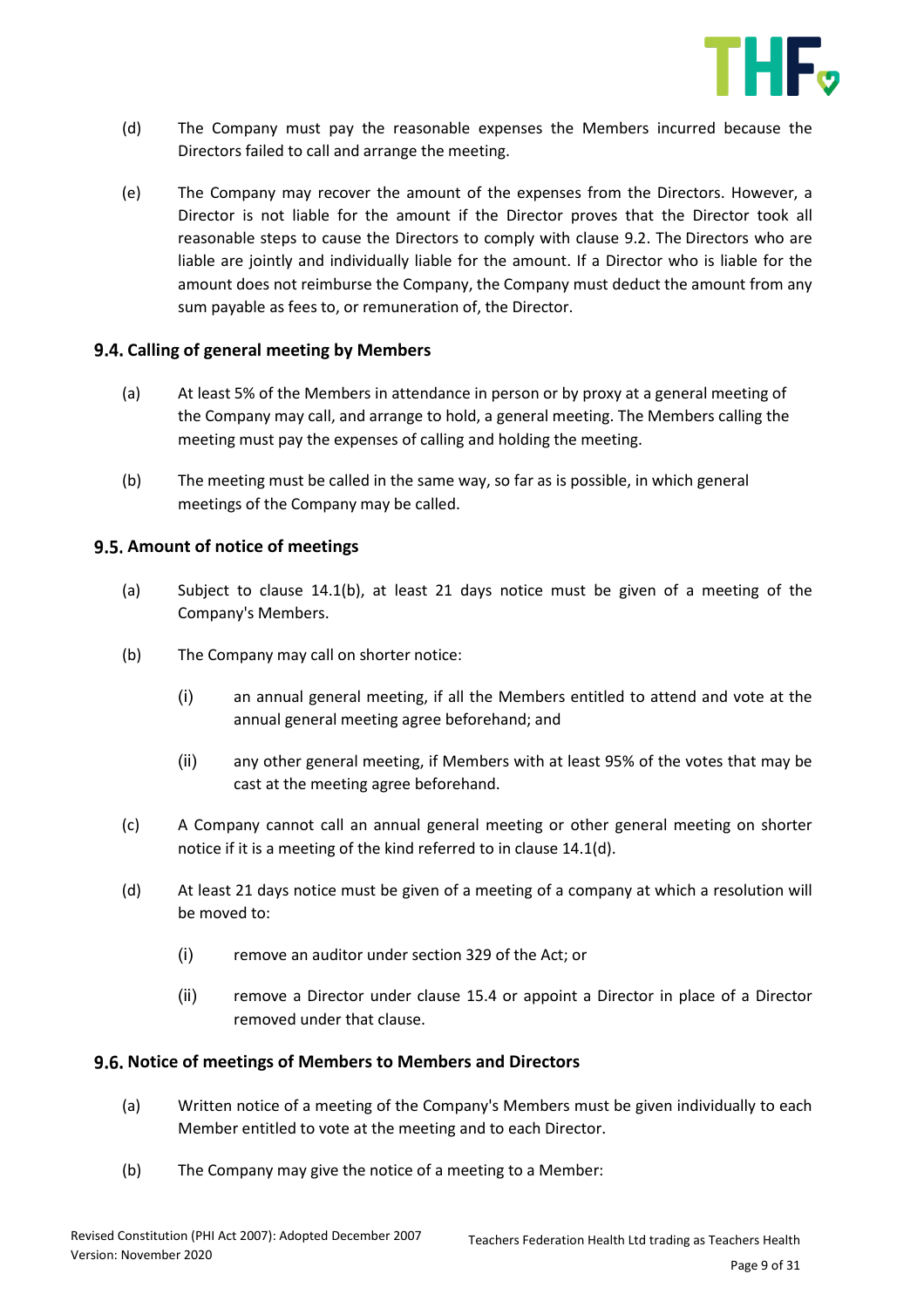

- (i) personally;
- (ii) by sending it by post to the address for the Member in the Register or the alternative address (if any) nominated by the Member; or
- (iii) by sending it to the facsimile number or electronic address (if any) nominated by the Member.
- (c) A notice of meeting sent by post is taken to be given 2 days after it is posted. A notice of meeting sent by facsimile, or other electronic means, is taken to be given on the day on which the sender obtains machine acknowledgment of successful transmission.

### **Auditor entitled to notice and other communications**

The Directors must give the Company's auditor, if any:

- (a) notice of a general meeting in the same way that a Member of the Company is entitled to receive notice; and
- (b) any other communications relating to the general meeting that a Member of the Company is entitled to receive.

### **9.8. Contents of notice of meetings of Members**

A notice of a meeting of the Company's Members must:

- (a) set out the place, date and time for the meeting (and, if the meeting is to be held in 2 or more places, the technology that will be used to facilitate this);
- (b) state the general nature of the meeting's business;
- (c) if a Special Resolution is to be proposed at the meeting, set out an intention to propose the Special Resolution and state the resolution; and
- (d) if a Member is entitled to appoint a proxy, contain a statement setting out the following information:
	- (i) that the Member has a right to appoint a proxy;
	- (ii) whether or not the proxy needs to be a Member of the Company; and
	- (iii) that a Member who is entitled to cast 2 or more votes may appoint 2 proxies and may specify the proportion or number of votes each proxy is appointed to exercise.

### **9.9. Notice of adjourned meetings**

When a meeting is adjourned, new notice of the resumed meeting must be given if the meeting is adjourned for 1 month or more.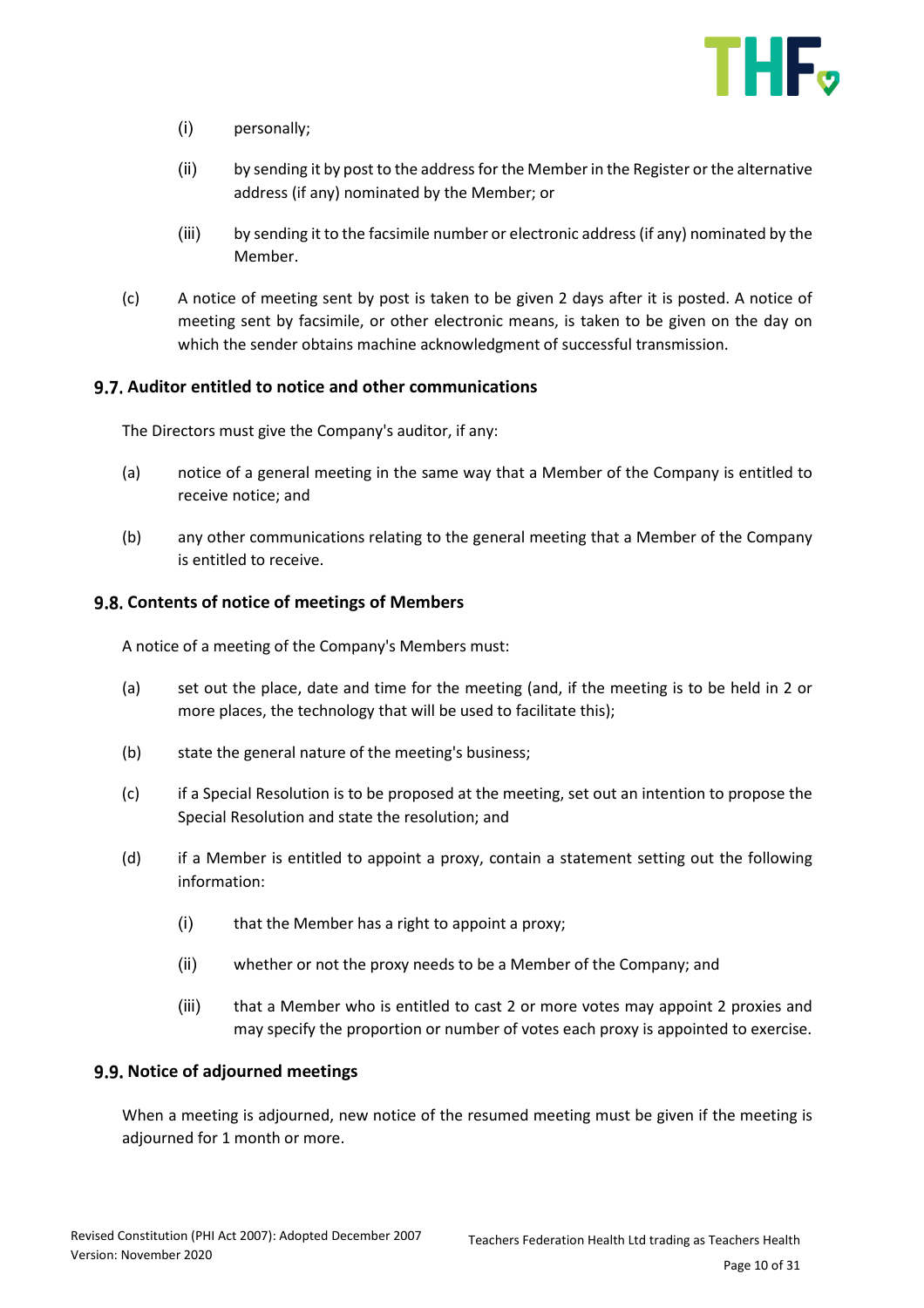

#### $9.10.$ **Omission or non-receipt of notice**

The accidental omission to give notice of a meeting or the non-receipt of notice by any person does not invalidate the proceedings at that meeting unless the court (on the application of the person concerned, a person entitled to attend the meeting or ASIC) declares proceedings at the meeting to be void.

### <span id="page-10-1"></span><span id="page-10-0"></span>**MEMBERS' RIGHTS TO PUT RESOLUTIONS AT GENERAL MEETINGS**

#### $10.1.$ **Members' resolutions**

- (a) The following Members may give the Company notice of a resolution that they propose to move at a general meeting:
	- (i) at least 5% of the Members in attendance in person or by proxy; or
	- (ii) as otherwise provided for in the Act.
- (b) The notice must:
	- (i) be in writing;
	- (ii) set out the wording of the proposed resolution; and
	- (iii) be signed by the Members proposing to move the resolution.
- (c) Separate copies of a document setting out the notice may be used for signing by Members if the wording of the notice is identical in each copy.

#### $10.2.$ **Company giving notice of members' resolutions**

- (a) If a company has been given notice of a resolution under claus[e 10.1,](#page-10-1) the resolution is to be considered at the next general meeting that occurs more than 2 months after the notice is given.
- (b) The Company must give all of its Members notice of the resolution at the same time, or as soon as practicable afterwards, and in the same way, as it gives notice of a meeting.
- (c) The Company is responsible for the cost of giving Members notice of the resolution if the Company receives the notice in time to send it out to Members with the notice of meeting.
- (d) The Members requesting the meeting are jointly and individually liable for the expenses reasonably incurred by the Company in giving Members notice of the resolution if the Directors do not receive the Members notice in time to send it out with the notice of meeting. At a general meeting, the Company may resolve to meet the expenses itself.
- (e) The Company need not give notice of the resolution if:
	- (i) it is more than 1,000 words long or defamatory; or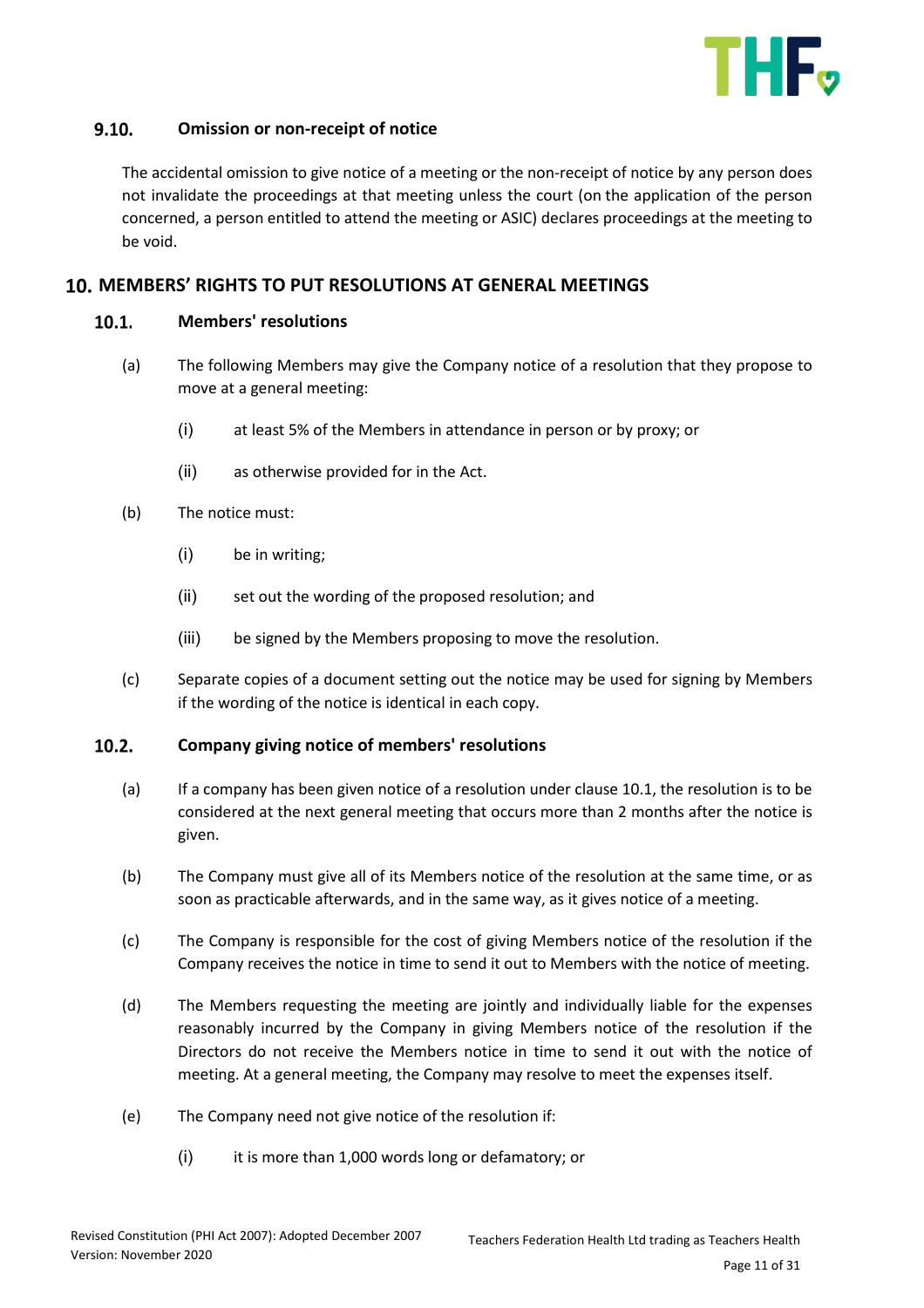

(ii) the Members making the request are to bear the expenses of sending the notice out, unless the Members give the Company a sum reasonably sufficient to meet the expenses that it will reasonably incur in giving the notice.

# <span id="page-11-0"></span>**MEMBERS' STATEMENTS TO BE DISTRIBUTED**

#### $11.1.$ **Grounds for statement**

Members may request the Company to give to all of its Members a statement provided by the Members making the request about:

- (a) a resolution that is proposed to be moved at a general meeting; or
- (b) any other matter that may be properly considered at a general meeting.

#### $11.2.$ **Who may request**

The request must be made by:

- (a) at least 5% of the Members in attendance in person or by proxy; or
- (b) as otherwise provided for in the Act.

#### $11.3.$ **How request to be made**

The request must be:

- (a) in writing;
- (b) signed by the Members making the request; and
- (c) given to the Company.

#### $11.4.$ **Copies for signing**

Separate copies of a document setting out the request may be used for signing by Members if the wording of the request is identical in each copy.

#### $11.5.$ **Distribution of statement**

After receiving the request, the Company must distribute to all of the Company's Members a copy of the statement at the same time, or as soon as practicable afterwards, and in the same way, as it gives notice of a general meeting.

#### $11.6.$ **When Company bears cost**

The Company is responsible for the cost of making the distribution if the Company receives the statement in time to send it out to Members with the notice of meeting.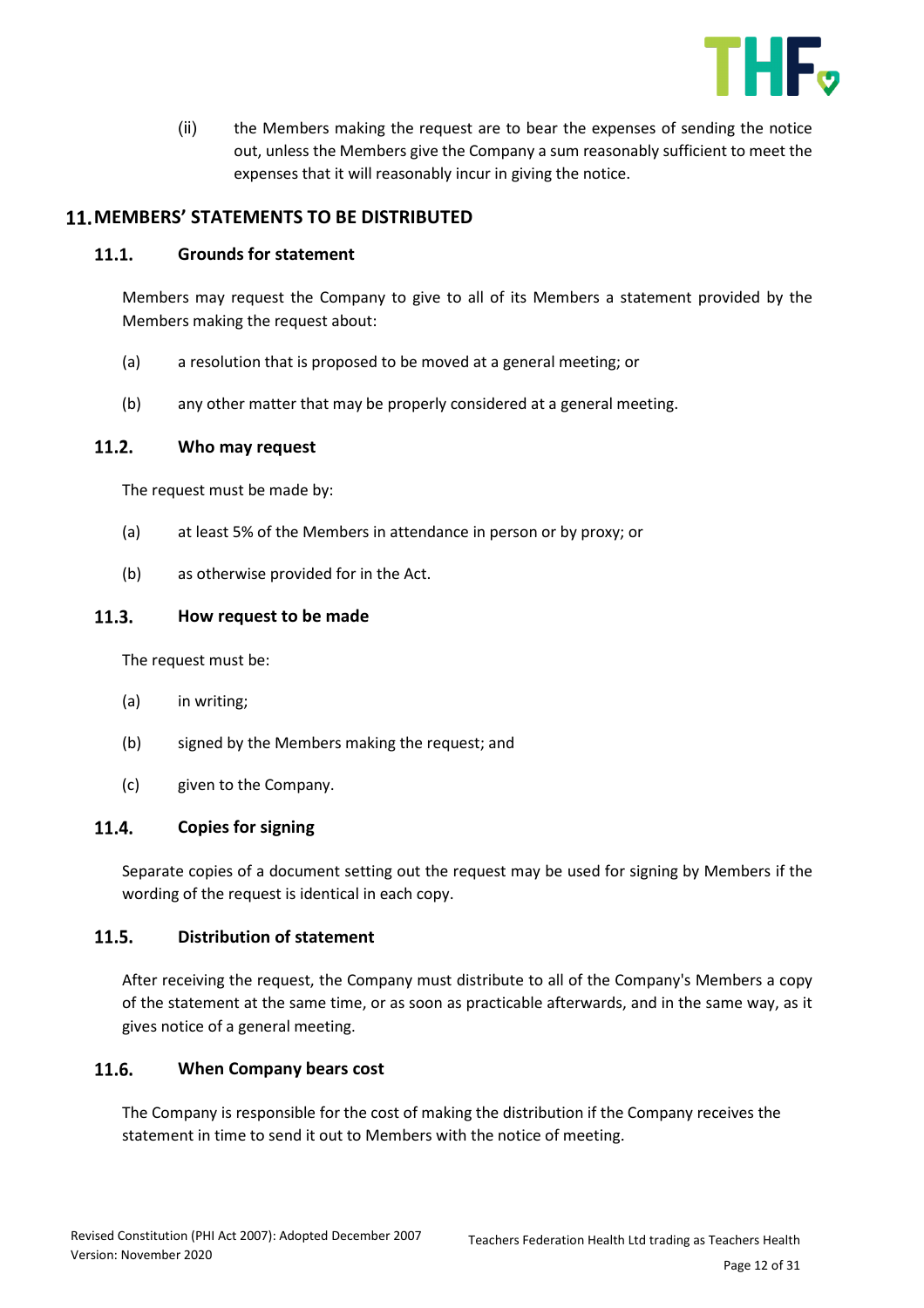

#### $11.7.$ **When Members bear cost**

The Members making the request are jointly and individually liable for the expenses reasonably incurred by the Company in making the distribution if the Company does not receive the statement in time to send it out with the notice of meeting. At a general meeting, the Company may resolve to meet the expenses itself.

#### $11.8.$ **When Company need not comply with request**

The Company need not comply with the request if:

- (a) the statement is more than 1,000 words long or defamatory; or
- (b) the Members making the request are responsible for the expenses of the distribution, unless the Members give the Company a sum reasonably sufficient to meet the expenses that it will reasonably incur in making the distribution.

### <span id="page-12-0"></span>**12. HOLDING MEETINGS OF MEMBERS**

#### $12.1.$ **Purpose**

A meeting of Members must be held for a proper purpose.

#### $12.2.$ **Time and place for meetings of members**

A meeting of Members must be held at a reasonable time and place.

### $12.3.$ **Technology**

The Company may hold a meeting of its Members at 2 or more venues using any technology that gives the Members as a whole a reasonable opportunity to participate.

### $12.4.$ **Quorum**

(a) No business may be transacted at any general meeting unless a quorum of Members entitled to vote is present at the time when the meeting proceeds to business. A quorum is constituted by 8 Members.

For the purposes of this clause and claus[e 14.1\(b\)](#page-12-1) "Member" includes a person attending as a proxy or a body corporate representative. If a person has appointed more than 1 proxy or representative, only 1 of those proxies or representatives is to be counted in determining whether a quorum is constituted.

- <span id="page-12-1"></span>(b) If a quorum is not present within 15 minutes from the time appointed for the meeting:
	- (i) where the meeting was convened upon the request of Members, the meeting will be dissolved; or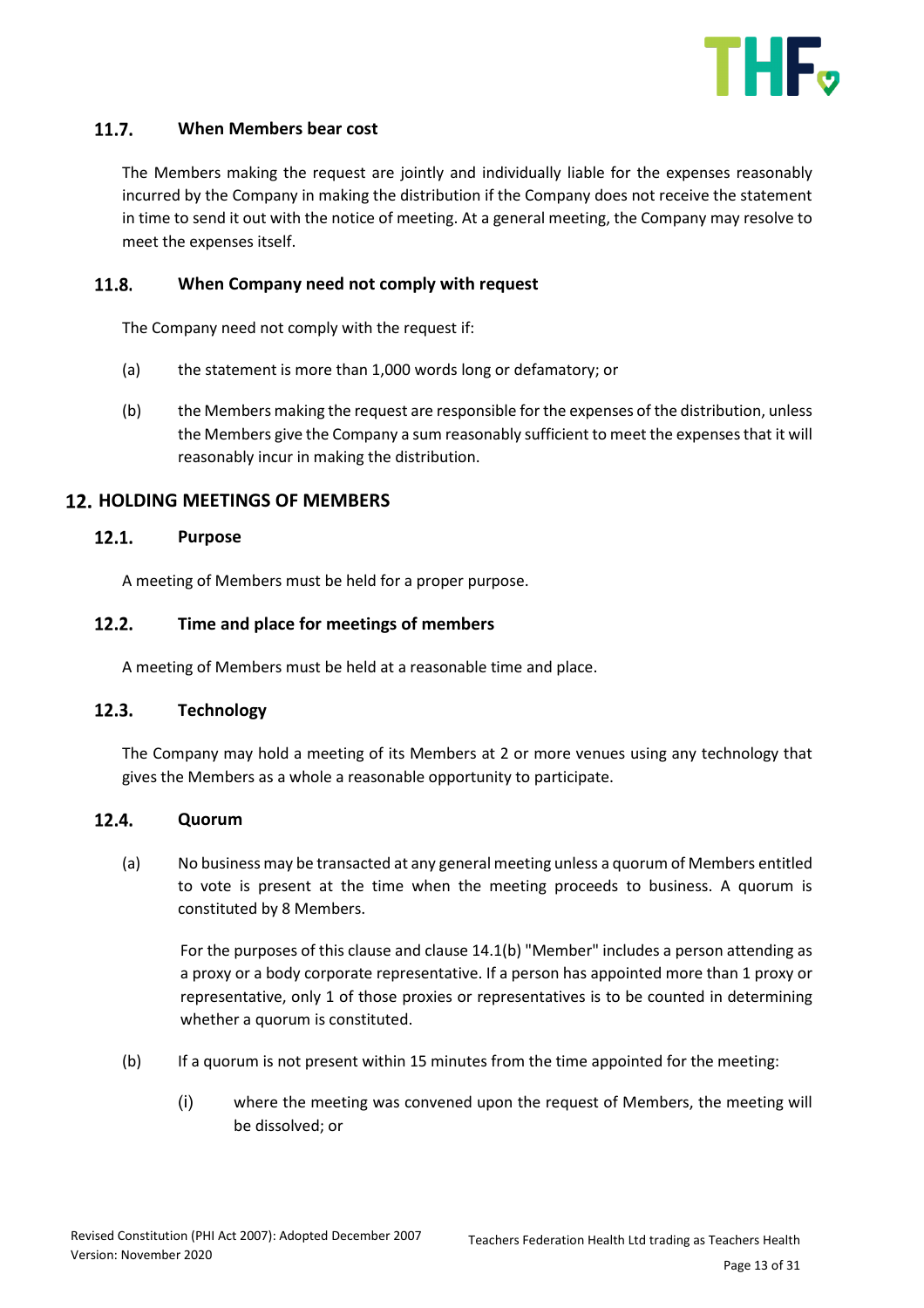

(ii) in any other case, the meeting stands adjourned to the same day in the next week at the same time and place or to such other day and at such other time and place as the Directors may determine and, if at the adjourned meeting a quorum is not present within 15 minutes from the time appointed for the meeting, the meeting will be dissolved.

#### $12.5.$ **Chairing meetings of members**

- (a) The Chair of the Board, or in his or her absence the Deputy Chair of the Board, is to be the chair at every general meeting of the Company.
- (b) If the Chair or Deputy Chair cannot or will not chair a general meeting or is not present within 15 minutes after the time appointed for the holding of the meeting, the Directors present may elect one of their number to be the chair of the meeting but, if they do not do so, the Members present must elect the chair of the meeting.
- (c) The chair must adjourn a meeting of the Members if the Members present with a majority of votes at the meeting agree or direct that the chair must do so.

#### $12.6.$ **Auditor's right to be heard at general meetings**

- (a) The Company's auditor (if any) is entitled to attend any general meeting of the Company.
- (b) The auditor is entitled to be heard at the meeting on any part of the business of the meeting that concerns the auditor in their capacity as auditor.
- (c) The auditor is entitled to be heard even if:
	- (i) the auditor retires at the meeting; or
	- (ii) the meeting passes a resolution to remove the auditor from office.
- (d) The auditor may authorise a person in writing as the auditor's representative for the purpose of attending and speaking at any general meeting.

#### $12.7.$ **Adjourned meetings**

- (a) A resolution passed at a meeting resumed after an adjournment is passed on the day it was passed.
- (b) Only unfinished business is to be transacted at a meeting resumed after an adjournment.

#### $12.8.$ **Annual general meetings**

### (a) **Holding of annual general meetings**

The Company must hold an annual general meeting at least once every calendar year and within the period of 5 months after the end of the financial year at such time and place to be determined by the Directors.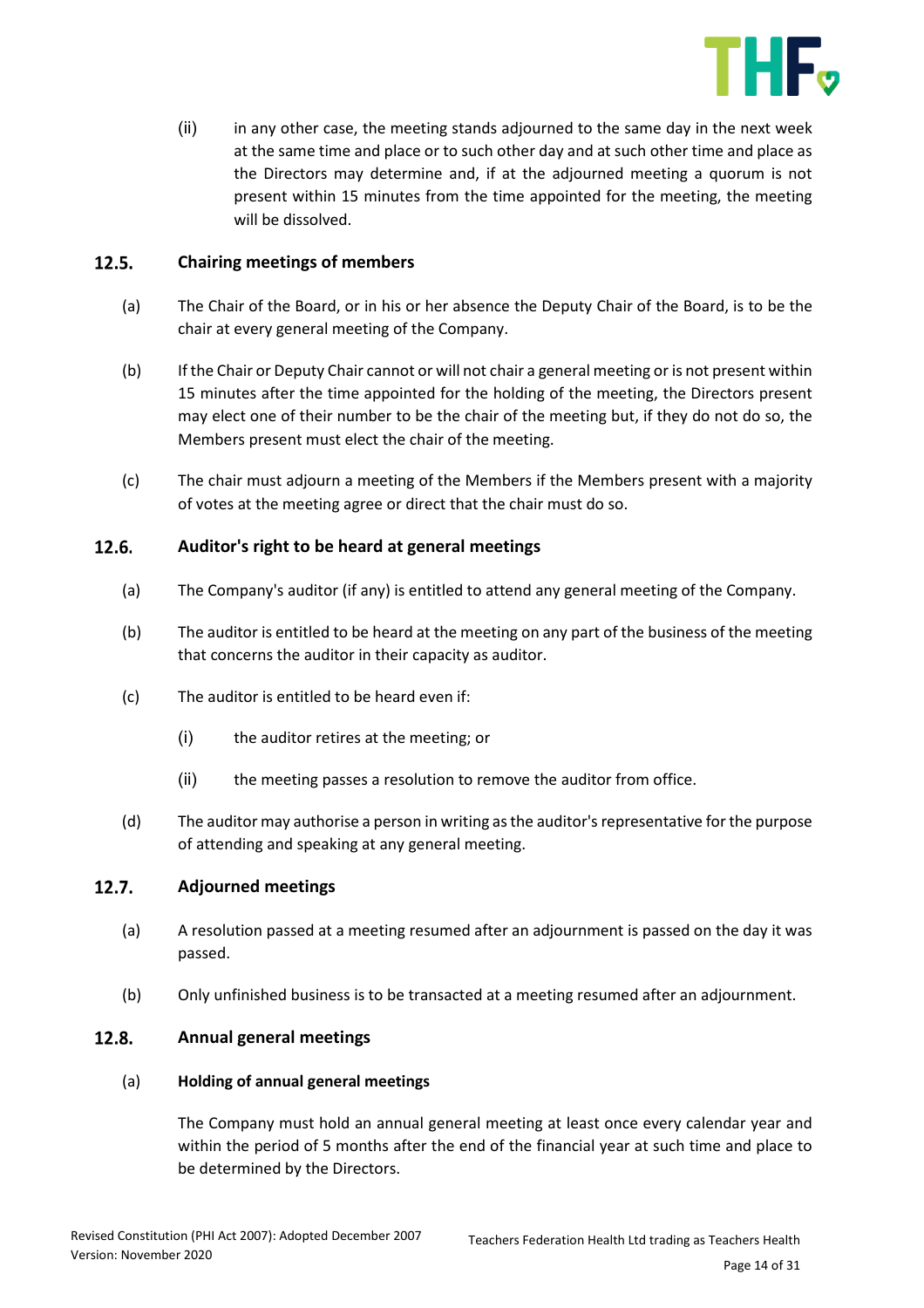

### (b) **Business of annual general meeting**

The business of an annual general meeting may include any of the following, even if not referred to in the notice of meeting;

- (i) the consideration of the annual financial report, Directors' report and auditor's report;
- (ii) the election of Directors;
- (iii) the appointment of the auditor;
- (iv) the fixing of the auditor's remuneration.

### (c) **Questions at annual general meetings**

- (i) The chair of an annual general meeting must allow a reasonable opportunity for Members as a whole at the meeting to ask questions about or make comments on the management of the Company.
- (ii) If the Company's auditor or their representative is at the meeting, the chair of the annual general meeting must allow a reasonable opportunity for the Members as a whole at the meeting to ask the auditor or their representative questions relevant to the conduct the audit and the preparation and content of the auditor's report.

### <span id="page-14-0"></span>13. VOTING AT A MEMBERS' MEETING

#### $13.1.$ **How many votes a Member has**

- (a) Each Member has 1 vote.
- (b) Where there is equality of votes, the chair will have a casting vote in addition to any vote the chair has as a Member.

#### $13.2.$ **Objections to right to vote at a meeting of the Company's Members**

A challenge to a right to vote at a Members' meeting:

- (a) may only be made at the meeting; and
- (b) must be determined by the chair, whose decision is final.

#### $13.3.$ **How voting is carried out**

- (a) A resolution put to the vote at a Members' meeting must be decided on a show of hands unless a poll is demanded.
- (b) On a show of hands, a declaration by the chair is conclusive evidence of the result. Neither the chair nor the minutes need to state the number or proportion of the votes recorded in favour or against the resolution.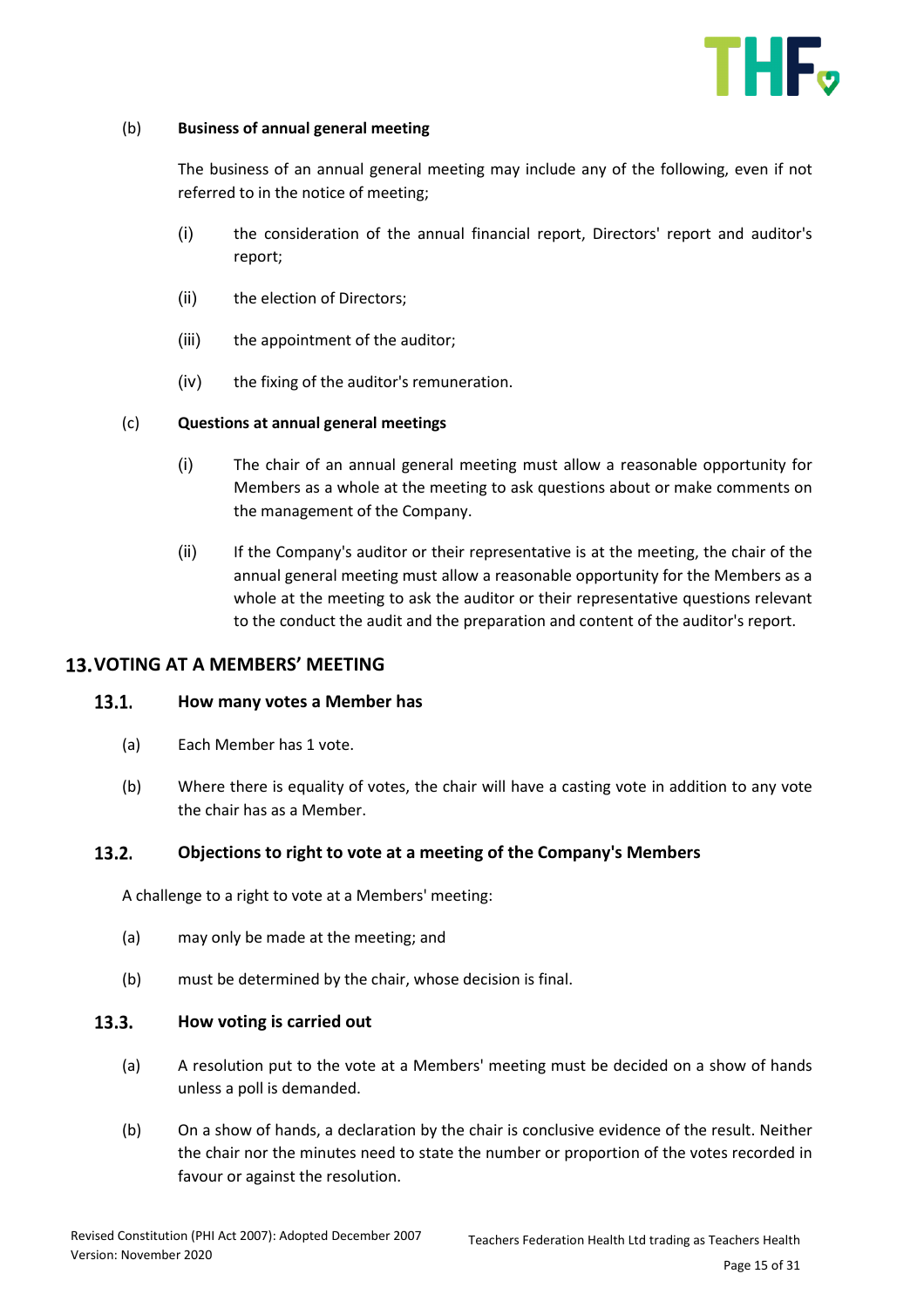

(c) Subject to this Constitution and the Act, resolutions of Members are to be decided by simple majority of votes cast in respect of the relevant resolution.

#### <span id="page-15-0"></span>13.4. **Matters on which a poll may be demanded**

- (a) A poll may be demanded on any resolution proposed at a Members' meeting.
- (b) Without limiting claus[e 14.1\(a\),](#page-15-0) a poll can be demanded on any resolution concerning:
	- (i) the election of the chair of a meeting; or
	- (ii) the adjournment of a meeting.
- (c) A demand for a poll may be withdrawn.

#### $13.5.$ **When a poll is effectively demanded**

- (a) At a Members' meeting a poll may be demanded by:
	- (i) the chair; or
	- (ii) any Members who between them hold 10% of the voting rights of all those who have a right to vote at the meeting.
- (b) The poll may be demanded:
	- (i) before a vote is taken on the proposed resolution;
	- (ii) before the voting results on a show of hands on the proposed resolution are declared; or
	- (iii) immediately after the voting results on a show of hands on the proposed resolution are declared.

#### $13.6.$ **When and how polls must be taken**

- (a) A poll demanded on a matter other than the election of a chair or the question of an adjournment must be taken when and in the manner the chair directs.
- (b) A poll on the election of a chair or on the question of an adjournment must be taken immediately.
- (c) The demand for a poll does not prevent the continuance of a meeting for the transaction of any business other than the question on which a poll has been demanded.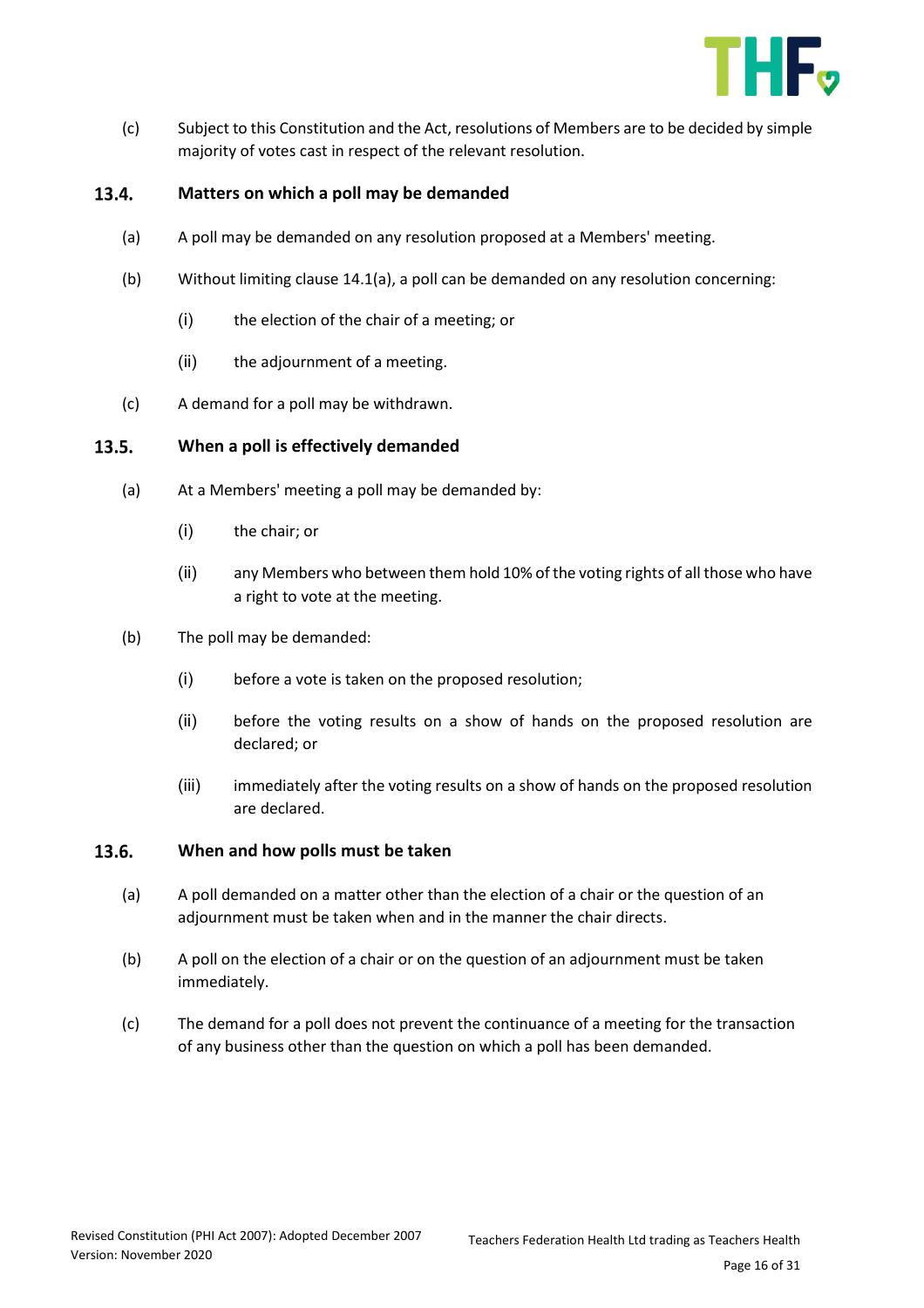

# <span id="page-16-0"></span>**14. PROXIES**

#### $14.1.$ **Who can appoint a proxy**

Each Member of the Company may appoint a person as the Member's proxy to attend and vote for the Member at the meeting.

#### $14.2.$ **Rights of proxies**

A proxy appointed to attend and vote for a Member has the same rights as the Member:

- (a) to speak at the meeting, except while the Member is present;
- (b) to vote on a poll and on a show of hands (but only to the extent allowed by the appointment); and
- (c) to join in a demand for a poll.

### $14.3.$ **Company sending appointment forms or lists of proxies must send to all Members**

If the Company sends a Member a proxy appointment form for a meeting or a list of persons willing to act as proxies at a meeting:

- (a) if the Member requested the form or list, the Company must send the form or list to all Members who ask for it; or
- (b) otherwise, the Company must send the form or list to all Members.

#### <span id="page-16-1"></span> $14.4.$ **Appointing a proxy**

- (a) An appointment of a proxy must be in writing and is valid if it is signed by the Member making the appointment and contains the following information:
	- (i) the Member's name and address;
	- (ii) the Company's name;
	- (iii) the proxy's name or the name of the office held by the proxy; and
	- (iv) the meetings at which the appointment may be used if it is not a standing one.

An appointment may be a standing one.

- (b) The chair of the Board may determine in the chair's absolute discretion that a proxy is valid even if it does not contain all of the information referred to in claus[e 14.1\(a\).](#page-16-1)
- (c) An undated appointment is taken to have been dated on the day it is given to the Company.
- (d) An appointment may specify the way the proxy is to vote on a particular resolution. If it does: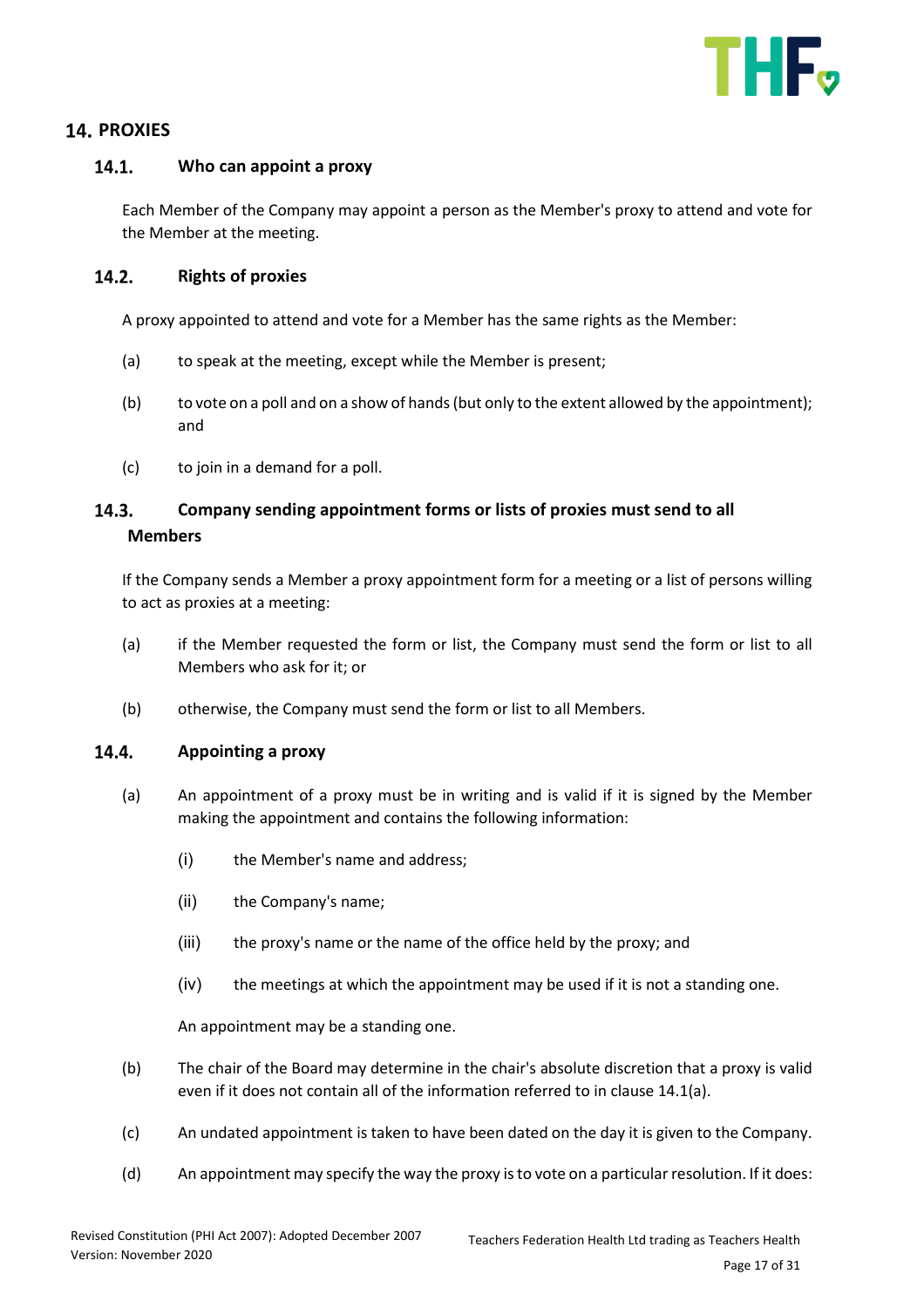

- (i) the proxy need not vote on a show of hands, but if the proxy does so, the proxy must vote that way;
- (ii) if the proxy is the chair, the proxy must vote on a poll, and must vote that way; and
- (iii) if the proxy is not the chair, the proxy need not vote on a poll, but if the proxy does so, the proxy must vote that way.
- (e) A person, except the chair, can only hold one appointment. The chair can hold unlimited appointments.
- (f) If a proxy is also a Member, this clause does not affect the way that the person can cast the person's vote as a Member.
- (g) An appointment does not have to be witnessed.
- (h) A later appointment revokes an earlier one if both appointments could not be validly exercised at the meeting.

#### 14.5. **Proxy documents**

- (a) For an appointment of a proxy for a meeting of Members to be effective, the following documents must be received by the Company at least 48 hours before the meeting:
	- (i) the proxy's appointment; and
	- (ii) if the appointment is signed by the appointor's attorney, the authority under which the appointment was signed or a certified copy of the authority.
- (b) If a meeting of Members has been adjourned, an appointment and any authority received by the Company at least 48 hours before the resumption of the meeting are effective for the resumed part of the meeting.
- (c) The Company receives an appointment or an authority when it is received at any of the following:
	- (i) the Company's registered office;
	- (ii) a fax number at the Company's registered office; or
	- (iii) a place, fax number or electronic address specified for the purpose in the notice of meeting.

#### 14.6. **Validity of proxy vote**

Unless the Company has received written notice of the matter before the start or resumption of the meeting at which a proxy votes, a vote cast by the proxy will be valid even if, before the proxy votes:

- (a) the appointing Member dies;
- (b) the Member is mentally incapacitated;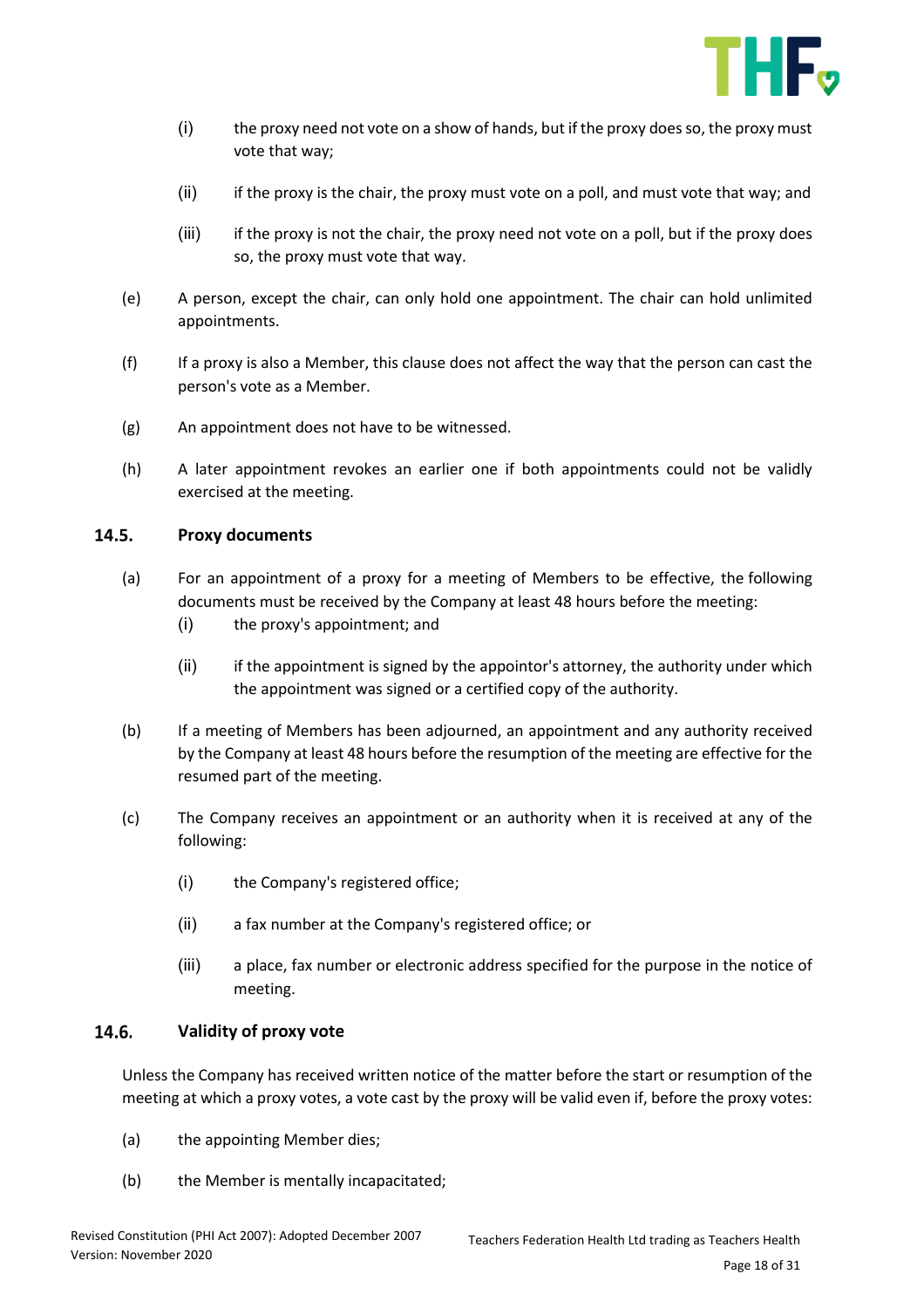

- (c) the Member revokes the proxy's appointment; or
- (d) the Member revokes the authority under which the proxy was appointed by a third party.

### <span id="page-18-0"></span>**15. DIRECTORS**

### **Number of Directors**  $15.1.$

The number of Directors must not be less than the five (5), nor more than the number determined by the Directors from time to time, which until otherwise determined by the Directors is ten (10).

#### $15.2.$ **Composition of the Board of Directors**

- (a) The Board of Directors will be comprised of:
	- (i) the Branch President or Branch Deputy President of the Australian Education Union New South Wales Teachers Federation (NSWTF) Branch, but subject to clause 15.3(a);
	- (ii) the General Secretary of the Australian Education Union New South Wales Teachers Federation (NSWTF) Branch, but subject to clause 15.3(a);
	- (iii) two Independent Specialist Directors appointed by the Board in accordance with clause 15.3(b);
	- (iv) one Independent Specialist Director appointed by the Board in accordance with clause 15.3(b), who shall be appointed chair;
	- $(v)$  two Insured Persons elected in accordance with clause 15.3(c);
	- (vi) two Independent Specialist Directors (education) appointed in accordance with clause 15.3 (b); and
	- (vii) one Independent Specialist Director (health) appointed in accordance with clause 15.3(b).

#### $15.3.$ **Appointment of Directors**

- (a) Directors under clauses 15.2(a)(i) and (ii) are nominated by the Australian Education Union New South Wales Teachers Federation (NSWTF) Branch. The Board will appoint the persons nominated as Directors, at the next Directors' meeting following the nomination after it has confirmed the relevant details of the persons nominated. Any person so appointed will take office from the end of such Directors' meeting and must be confirmed in office at the Company's next annual general meeting. If the appointment is not confirmed, the person ceases to be a Director of the Company at the end of the annual general meeting.
- (b) In relation to Directors under clause 15.2(a)(iii), (iv), (vi) and (vii), the Board will determine the criteria for each of the specialist Directors and will appoint persons in accordance with those criteria. Any person so appointed must be confirmed in office at the Company's next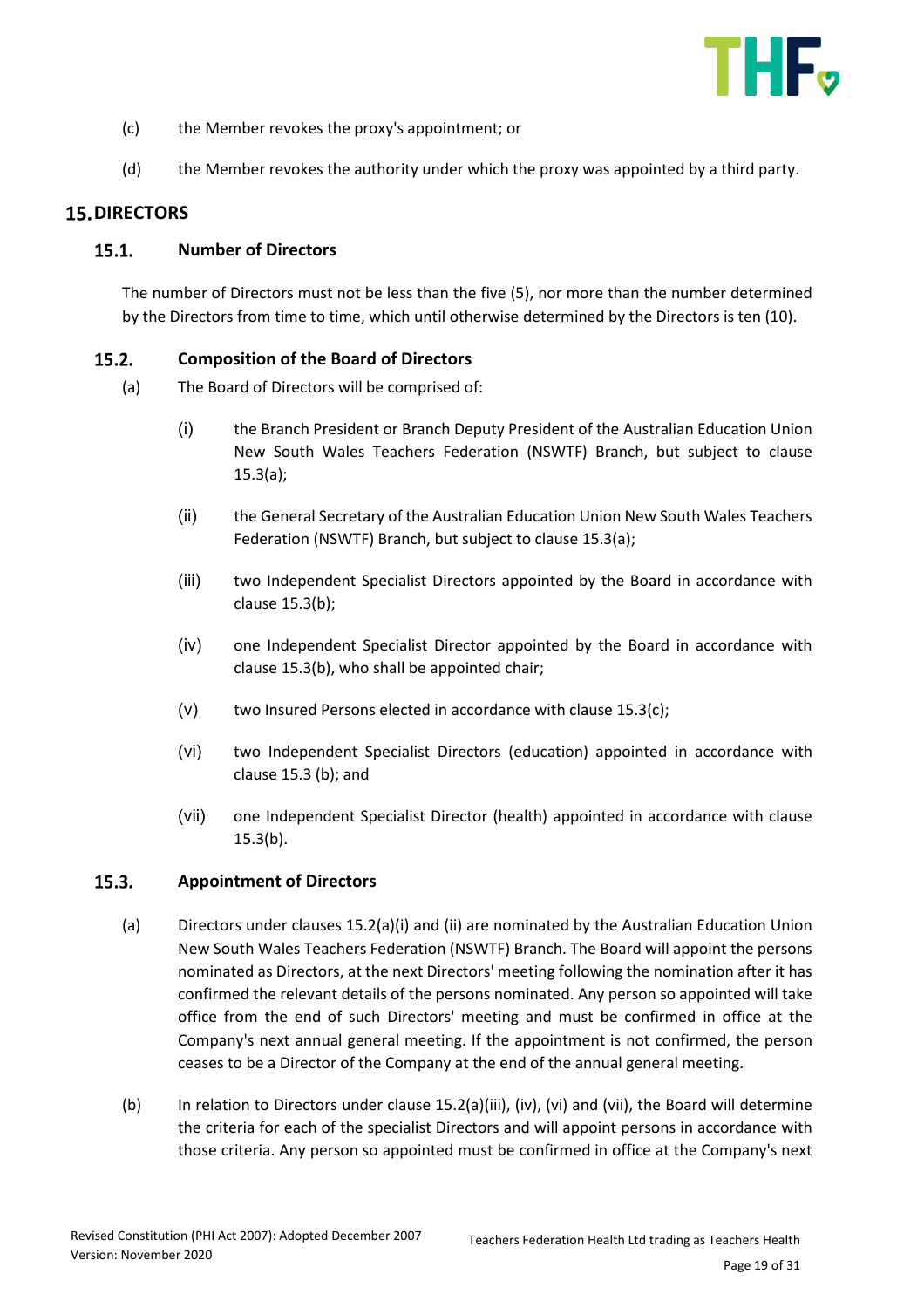

annual general meeting. If the appointment is not confirmed, the person ceases to be a Director of the Company at the end of the annual general meeting.

- (c) The Directors under clause  $15.2(a)(v)$  will be elected in the following manner:
	- (i) any Member can nominate any Insured Person to serve as a Director;
	- (ii) the nomination, which must be in writing and signed by the proposed Director and the proposer, must be lodged with the Secretary at least seven days before the general meeting at which the election is to take place;
	- (iii) a list of the candidates' names in alphabetical order, with the proposers' names, must be given to each Member and must be posted in a conspicuous place in the registered office of the Company for at least five days immediately preceding the general meeting;
	- (iv) balloting lists must be prepared (if necessary) containing the names of the candidates only, in alphabetical order. Each Member present at the general meeting will be entitled to vote for any number of such candidates not exceeding the number of vacancies; and
	- (v) in case there is not a sufficient number of candidates nominated, the Board can call for further nominations.

#### $15.4.$ **Casual Vacancy**

- (a) If a casual vacancy occurs in relation to Directors appointed under clause  $15.2(a)(v)$ , (vi) or (vii) the Directors may appoint another person as a Director who meets the criteria for election set out in clause 15.2(a)(v), (vi) or (vii).
- (b) Notwithstanding that there may be insufficient persons appointed as Directors to form a quorum for a meeting of Directors, the remaining Directors may appoint a person as a Director in order to make up a quorum for a Directors' meeting.

#### $15.5.$ **Length of Office**

- (a) Directors who are appointed under clauses 15.2(a)(i) and (ii) are entitled to hold office for as long as they remain the Branch President, Deputy Branch President, or General Secretary of the Australian Education Union New South Wales Teachers Federation (NSWTF) Branch, as applicable.
- (b) Directors who are appointed under clause 15.2(a)(iii), (iv), (vi) and (vii) are entitled to hold office for up to three years.
- (c) Directors who are appointed under clause  $15.2(a)(v)$  are entitled to hold office for up to two years.
- (d) Directors who are appointed under clause 15.4 are entitled to hold office until the person whose position he or she has filled would have ordinarily retired.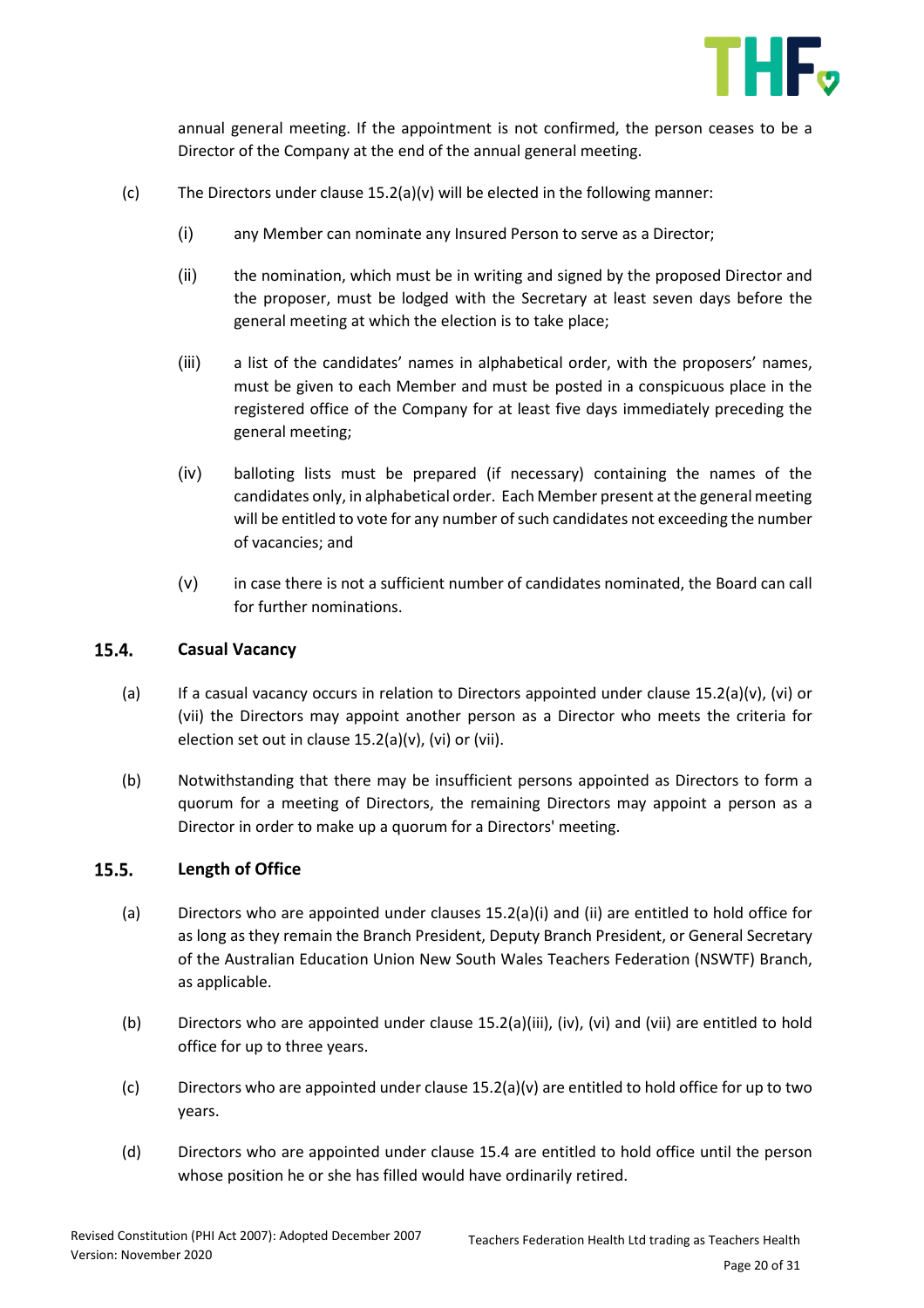

#### $15.6.$ **Retirement of Directors**

- (a) A person ceases immediately to be a Director if the person ceases to meet the criterion pursuant to which they were appointed to be a Director under clause 15.2(a).
- (b) A Director elected under clause 15.3(c) must not hold office without re-election:
	- (i) past the second annual general meeting following the Director's appointment or last election; or
	- (ii) for more than two years, whichever is longer; or
	- (iii) for such shorter period as the Directors recommend.
- (c) A director elected under clause  $15.2(a)(v)$  must retire after holding office for two years.
- (d) All retiring Directors who retire under this clause 15.6 are eligible for re-election.

#### $15.7.$ **Interests of Directors**

### (a) **Director may hold certain offices**

- (i) A Director may not hold any office or position of profit (other than that of being an employee of the Company in the case of a Director appointed under clause 15.2(a)(v)) under the Company or under any company promoted by the Company or in which the Company is a shareholder or otherwise interested.
- (ii) A Director can be a director of any subsidiaries of the Company.

### (b) **Director may enter into certain contracts**

Notwithstanding any rule of law or equity to the contrary, a Director may:

- (i) contract, transact or enter into an arrangement with the Company; or
- (ii) have an interest in a contract, transaction or arrangement entered into by or on behalf of the Company,

and no such contract, transaction or arrangement with or entered into by or on behalf of the Company is avoided or rendered voidable because the Director is a director of the Company provided the contract, transaction or arrangement is not one that is material to the affairs of the Company and the Director's interest is disclosed to and approved by the Board.

# (c) **Director not to vote on contract in which the Director has a material personal interest**

Subject to the Act, neither a Director nor the Director's alternate may vote at any Board meeting about any contract or arrangement in which the Director has, whether directly or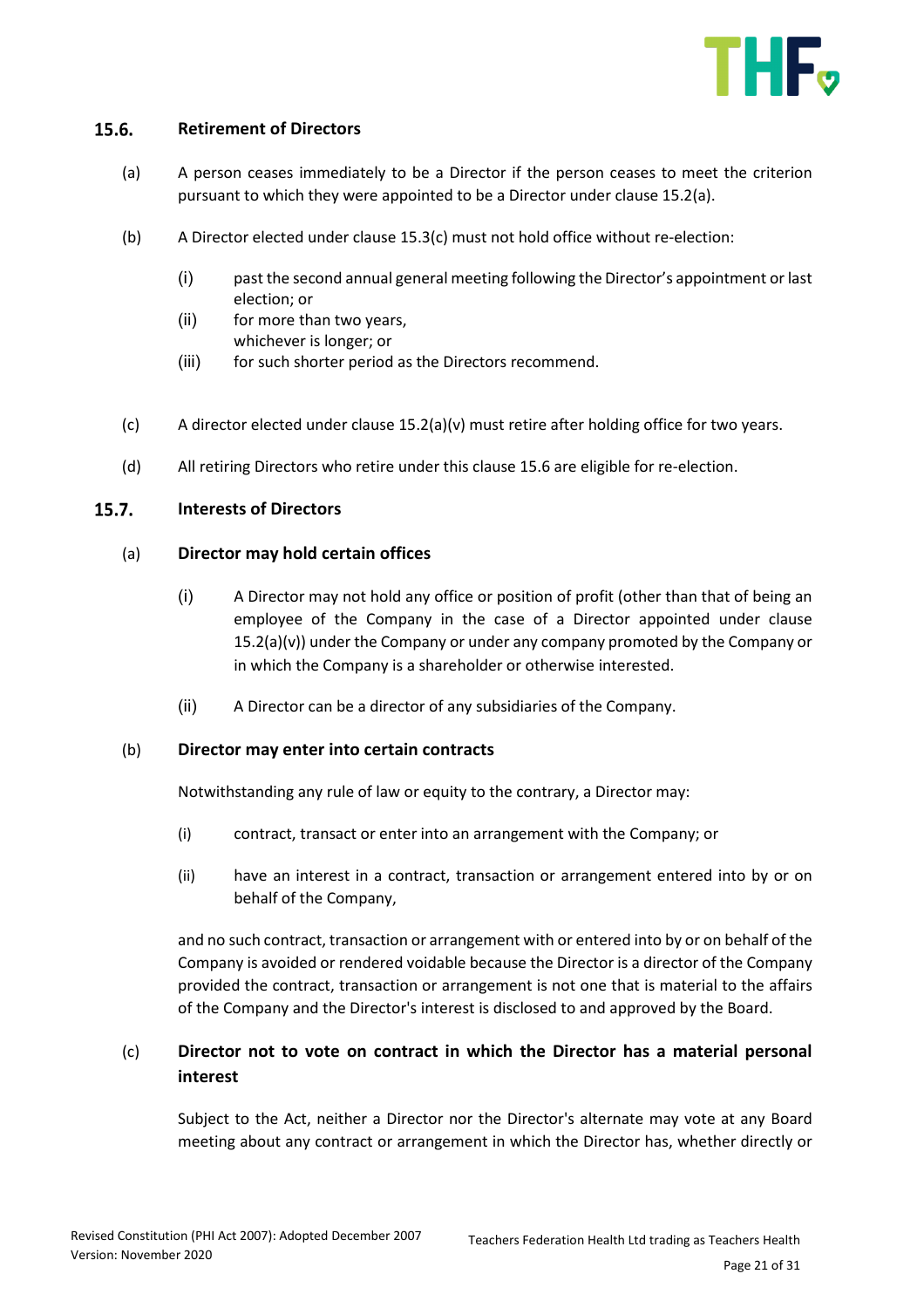

indirectly, a material personal interest. However, that Director may execute or otherwise act in respect of that contract or arrangement.

### (d) **Directors to declare interest**

- (i) Any Director who has a material personal interest in a matter that relates to the Company's affairs must give the other Directors notice of that interest, unless the interest is of a type referred to in section 191(2)(a) of the Act, or all of the conditions referred to in section 191(2)(c) of the Act are satisfied.
- (ii) The Director must declare the nature and extent of the Director's interest and the relation of the interest of the Company's affairs at a Directors' meeting as soon as possible after the Director becomes aware of his or her interest in the matter.
- (iii) A Director who has an interest in a matter may give a standing notice to the other Directors of the nature and extent of that Director's interest in the matter in accordance with section 192 of the Act.

### (e) **Directors to declare potential conflicts**

Any Director who holds any office or possesses any property whereby the holding or possession might (whether directly or indirectly) create conflicting duties or interests with those as a company director must declare the fact of holding that office or possessing that property, and the nature and extent of any conflict, at the first Directors' meeting held after he or she becomes a Director or (if already a Director) at the first Director's meeting held after he or she becomes aware of the relevant facts.

### (f) **Secretary to record declarations of Directors**

The Secretary must record in the minutes of the meeting any declarations made or notices given by a Director under this Constitution.

#### 15.8. **Remuneration of Directors**

- (a) The Directors are to be paid, in the aggregate, the remuneration determined by resolution at a meeting of Members divided between them in such proportions as the Directors may determine under the Directors Remuneration Policy which is determined by the Board from time to time, or, failing agreement, equally.
- (b) The Company may also pay the Directors' travelling and other expenses that the Directors properly incur:
	- (i) in attending Director's meetings or any meetings of committees of Directors;
	- (ii) in attending any meeting of Members; and
	- (iii) in connection with the Company's business.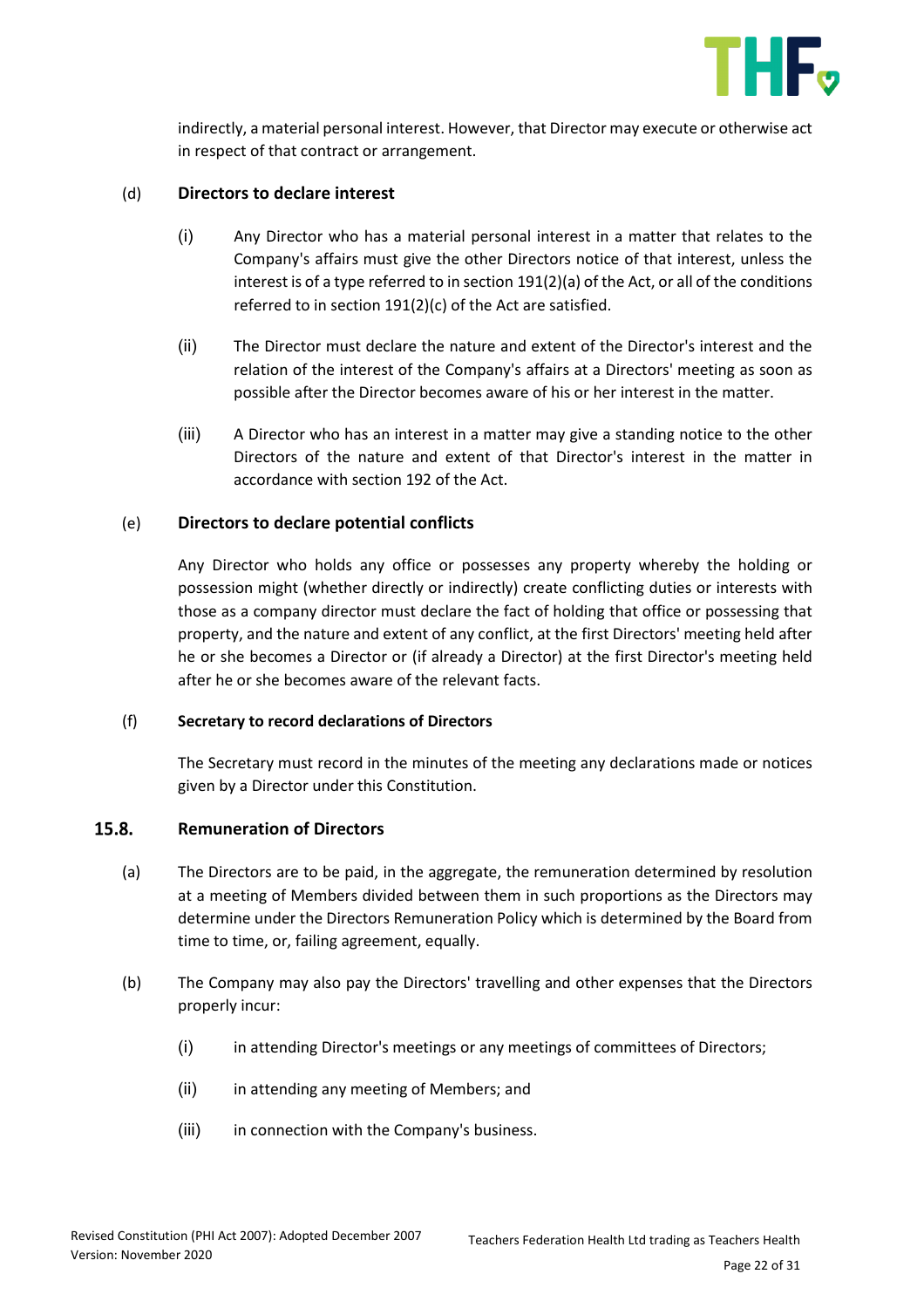

#### $15.9.$ **Vacation of office**

- (a) The office of a Director will be automatically vacated if the Director:
	- (i) is declared bankrupt;
	- (ii) becomes of unsound mind or a person whose person or estate is liable to be dealt with under laws relating to mental health;
	- (iii) is prohibited from being a Director in accordance with any of the provisions of the Act or any order made under the Act or the Director's office is vacated;
	- (iv) resigns as a Director by giving a written notice of resignation to the Company at its registered office; and
	- (v) ceases to be a fit and proper person to be a Director or fails to comply with the Private Health Insurance Code of Conduct.
- (b) A Director whose office is vacated under paragraphs (i), (ii) or (iii) will not be eligible for reelection until the disability (or disabilities) referred to is (or are) removed.

### <span id="page-22-0"></span>**POWERS AND DISCRETIONS OF DIRECTORS**

#### $16.1.$ **Business of the Company**

The business of the Company must be managed by or under the direction of the Directors who may exercise all the powers of the Company except any powers that the Act or this Constitution require to be exercised by the Company in general meeting. No resolution made by the Company in general meeting invalidates any prior act of the Directors which would have been valid if the resolution had not been made.

#### $16.2.$ **Appointment of attorneys**

The Directors may by power of attorney appoint any company, firm, person or body of persons, whether nominated directly or indirectly by the Directors, to be the attorney or attorneys of the Company for such purposes, with such powers, authorities and discretions (not exceeding those vested in or exercisable by the Directors), for the period and subject to such conditions as the Directors think fit.

#### $16.3.$ **Directors may execute security over the assets of the Company**

If the Directors or any of them or any other person becomes personally liable for the payment of any sum primarily due from the Company, the Directors may execute or cause to be executed any mortgage, charge or security over or affecting the whole or any part of the assets of the Company by way of indemnity to secure the Directors or persons so becoming liable from any loss in respect of such liability.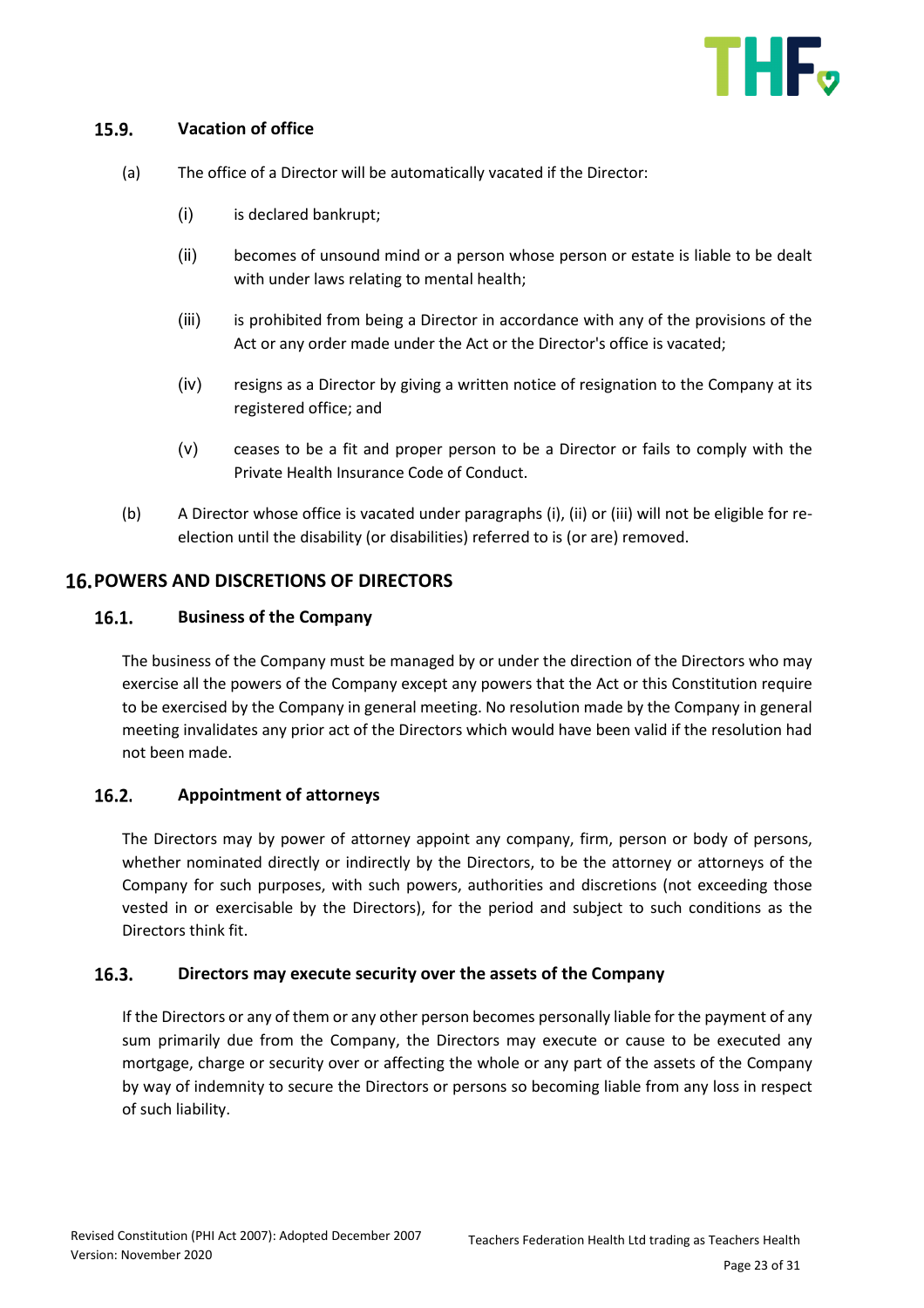

#### $16.4.$ **Negotiable instruments**

All cheques, bills of exchange, promissory notes and other negotiable instruments and all receipts for money paid to the Company will be signed, drawn, accepted, made or endorsed as the case may be for and on behalf of the Company in such manner as the Directors may from time to time determine.

#### $16.5.$ **Directors discretion**

Unless otherwise provided, if the Directors are given a power or discretion under this Constitution, subject to law they may exercise the power or discretion in any manner that they, in their absolute discretion, see fit.

#### 16.6. **Meetings of committees**

The meetings and proceedings of a committee of Directors must be carried out in accordance with the provisions in this Constitution relating to the meetings and proceedings of Directors, subject to any necessary changes and any directions made by the Directors.

### <span id="page-23-0"></span>**17. DIRECTORS' RESOLUTIONS AND MEETINGS**

#### $17.1.$ **Circulating resolutions**

- (a) The Directors may pass a resolution without a Directors' meeting being held if all the Directors entitled to vote on the resolution sign a document containing a statement that they are in favour of the resolution set out in the document.
- (b) Separate copies of a document may be used for signing by Directors if the wording of the resolution and statement is identical in each copy.
- (c) The resolution is passed when the last Director signs.

#### $17.2.$ **Calling Directors' meetings**

- (a) A Director may at any time, and the Secretary on the request of a Director must, convene a meeting of Directors. Reasonable notice of such meeting must be given individually to every Director (other than the Director convening the Board meeting).
- (b) The Board must meet at least once in each quarter ending March, June, September and December.

#### $17.3.$ **Use of technology**

(a) A Directors' meeting may be called or held by telephone, facsimile, electronic email, any audio visual device or any other technology consented to by all Directors. The consent may be a standing one. A Director may only withdraw their consent within a reasonable period before the meeting.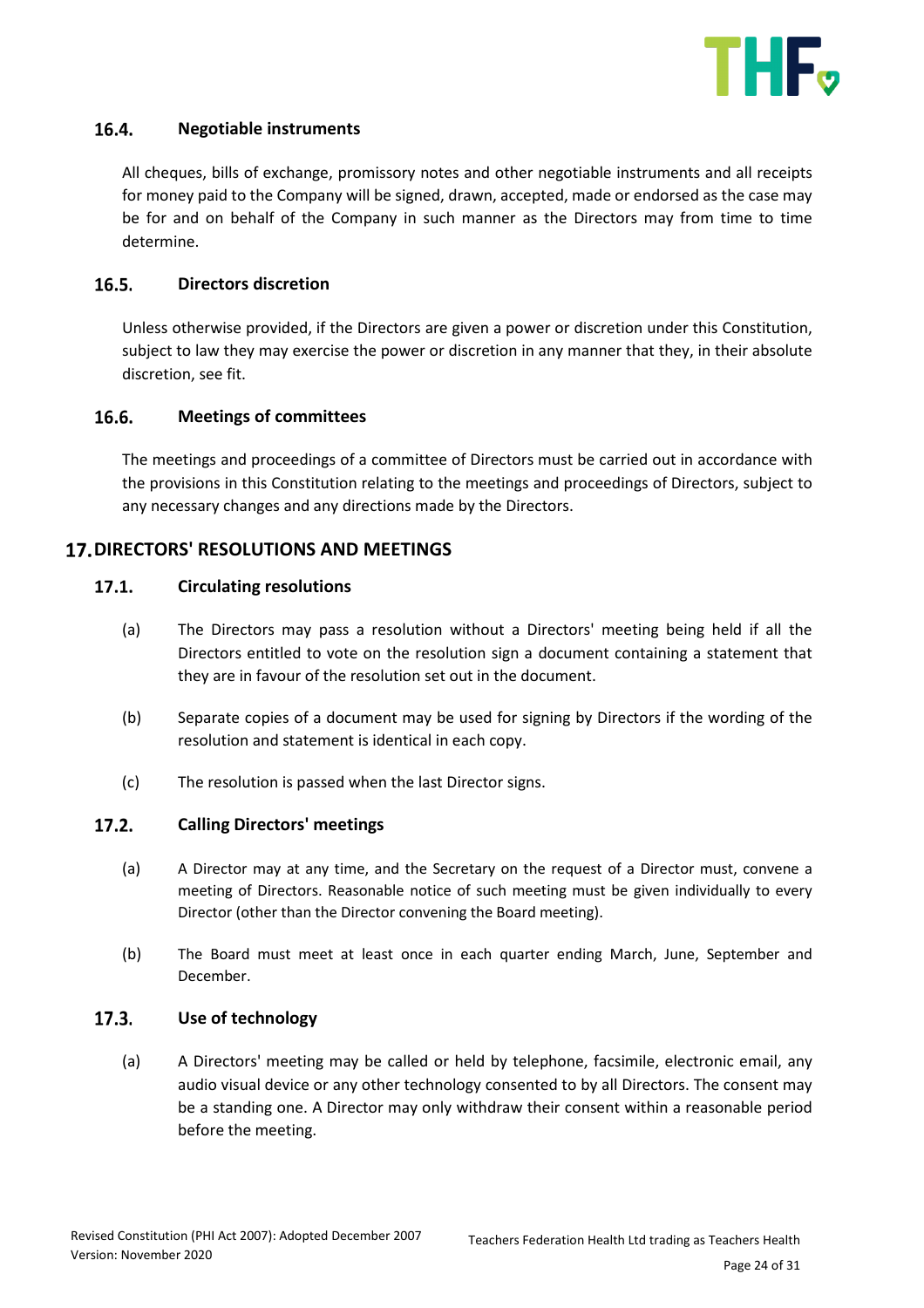

(b) A Director may not leave a meeting by disconnecting the instantaneous communication device without expressly notifying the chair.

#### $17.4.$ **Chairing Directors' meetings**

The Director appointed pursuant to clause 15.2(a)(iv) will be appointed to chair Board meetings. If no such chair is appointed, or if at any meeting of Directors, the chair is not present within 15 minutes after the time appointed for holding the meeting, the Directors may elect one of their number present to chair the meeting.

### $17.5.$ **Voting at Directors' meetings**

- (a) Every Director, except the chair, has one vote on each question. Where the vote is even, the chair will have a casting vote.
- (b) All resolutions of the Board must be by a majority decision of the Directors present and voting.

#### $17.6.$ **Quorum at Directors' meetings**

- (a) A quorum for a meeting of Directors is constituted by four Directors or such other number determined by the Board.
- (b) The quorum must be present at all times during the meeting.

# <span id="page-24-0"></span>**18. SECRETARY**

#### 18.1. **Appointment of secretary**

The Company must have at least the number of Secretaries required by the Act.

#### $18.2.$ **Terms and conditions of office of Secretary**

- (a) A Secretary holds office on the terms and conditions (including as to remuneration) that the Directors determine.
- (b) The Directors may vary, terminate or suspend any appointment of a person as a Secretary.

### <span id="page-24-1"></span>**PUBLIC OFFICER**

### **NOT USED**

### <span id="page-24-2"></span>**20. MINUTES**

### $20.1.$ **Company must keep minute books**

The Company must keep minute books in which it records within 1 month of the relevant even occurring:

(a) proceedings and resolutions of meetings of the Members;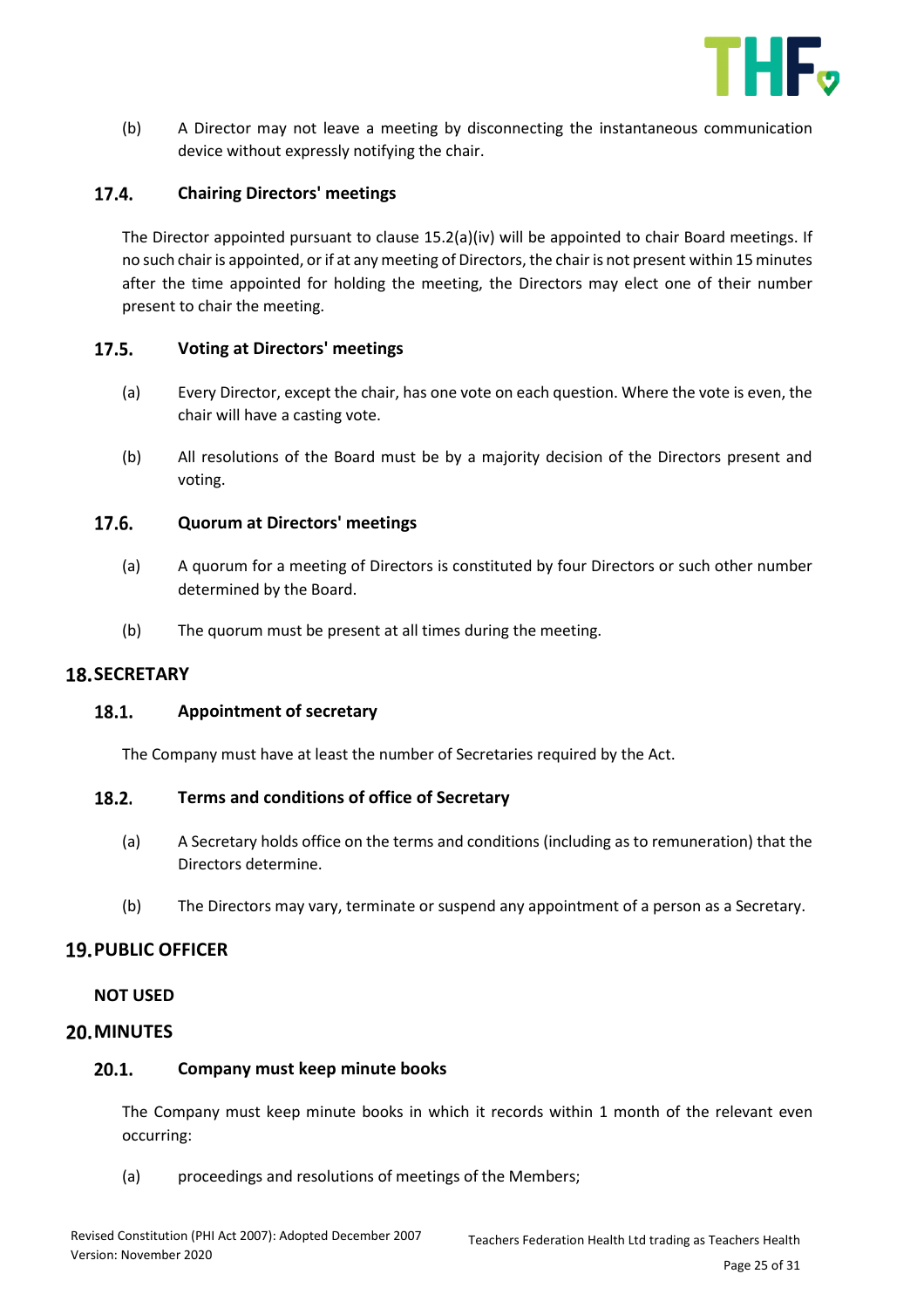

- (b) proceedings and resolutions of Directors' meetings (including meetings of a committee of Directors);
- (c) resolutions passed by Members without a meeting; and
- (d) resolutions passed by Directors without a meeting.

#### $20.2.$ **Minutes to be signed**

The Company must ensure that minutes of a meeting are signed within a reasonable time after the meeting by either:

- (a) the chair of the meeting; or
- (b) the chair of the next meeting.

#### $20.3.$ **Resolution without meeting**

The Company must ensure that minutes of the passing of a resolution without a meeting are signed by a Director within a reasonable time after the resolution is passed.

#### $20.4.$ **Location of minute books**

The Company must keep the minute books of the Company at:

- (a) the Company's registered office;
- (b) the Company's principal place of business in Australia; or
- (c) another place approved by the ASIC.

#### $20.5.$ **Inspection by members**

The Company must ensure that the minute books for the meetings of Members and for resolutions of Members passed without meetings are open for inspection by Members free of charge.

#### $20.6.$ **Requests by members**

- (a) A Member may ask the Company in writing for a copy of:
	- (i) any minutes of a meeting of the Company's Members or an extract of the minutes; or
	- (ii) any minutes of a resolution passed by Members without a meeting.
- (b) If the Company does not require the Member to pay for the copy, the Company must send it:
	- (i) within 14 days after the Member asks for it; or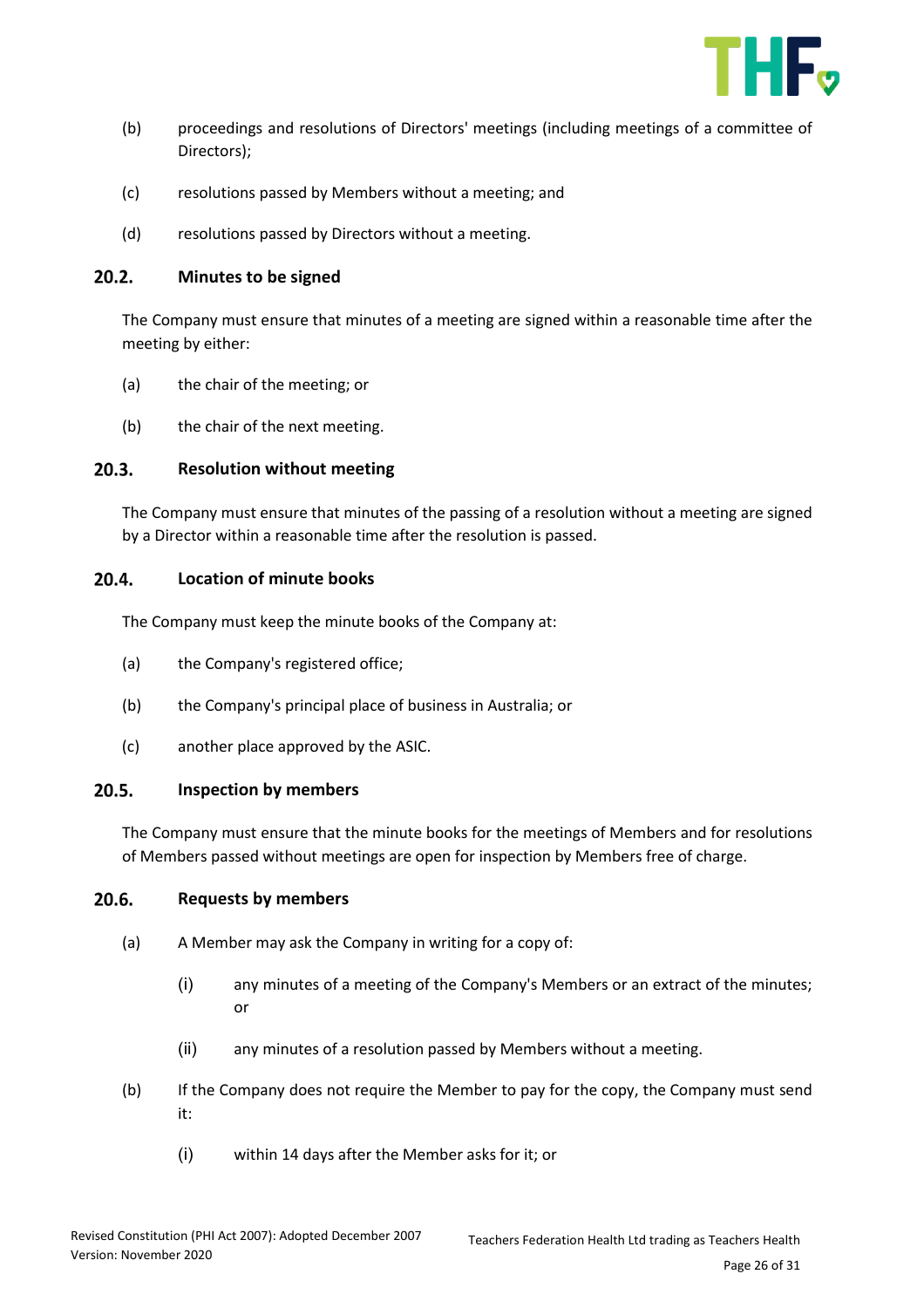

- (ii) any longer period that the ASIC approves.
- (c) If the Company requires payment for the copy, the Company must send it:
	- (i) within 14 days after the Company receives the payment; or
	- (ii) within any longer period that the ASIC approves.

*(This reflects section 251B of the Act.)*

### <span id="page-26-0"></span>**21. INSPECTION OF BOOKS**

- 21.1. The Directors may, but are not required to, authorise a Member to inspect the books of the Company on giving to the Board one week's notice in writing of the intention to do so.
- 21.2. The Member's inspection of the books of the Company will take place at the registered office of the Company during its normal business hours.

### <span id="page-26-1"></span>**22. INSPECTION OF FINANCIAL RECORDS**

The Directors may determine whether and to what extent, and at what times and places, and under what conditions or regulations, the accounting and other records of the Company, or any of them are to be open for inspection by Members (not being Directors), and no Member (not being a Director) has any right to inspect any account or book or paper of the Company, except as conferred by statute or authorised by the Directors.

### <span id="page-26-2"></span>**AUDITOR**

- 23.1. A registered company auditor must be appointed.
- 23.2. The remuneration of the auditor must be fixed and the auditor's duties regulated in accordance with the law.

### <span id="page-26-3"></span>24. NOTICES

#### $24.1.$ **Notice by Members of address for service**

Each Member must notify the Company (and provide updates) in writing of as many as possible of the following:

- (a) postal address;
- (b) electronic (email) address; and
- (c) fax number,

for service of notice.

These addresses must be recorded in the Register. Subject to this Constitution and the Act, if the Member fails to do so, the Member is not entitled to any notice to be given by the Company.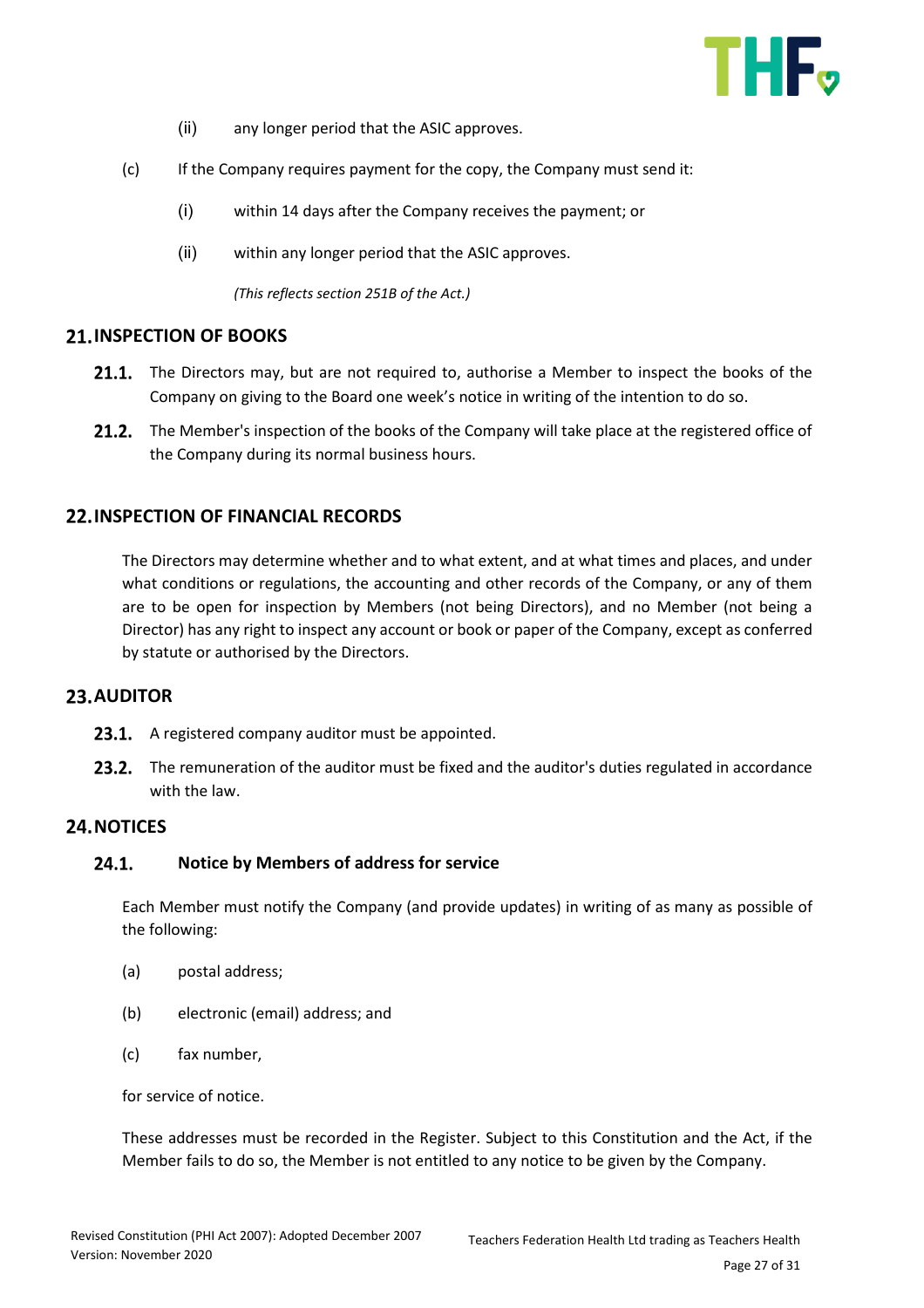

#### $24.2.$ **How notices are given**

Subject to the Act and this Constitution, the Company may give notice and a person may give notice to the Company:

- (a) personally;
- (b) by post, to the last known address of the recipient;
- (c) by facsimile number or electronic address (if any) nominated by the recipient; or
- (d) by any other means consented to by the sender and the recipient.

#### $24.3.$ **When notices are taken to be given**

A notice if:

- (a) sent by post, is taken to be given 2 Business Days after it is posted;
- (b) sent by facsimile, is taken to be given on the day on which the sender obtains machine acknowledgment of successful transmission; or
- (c) sent by email, is taken to be given when the email is sent, unless the sender has been notified by a system or person involved in the delivery of email to the addressee, that the email has not been successfully delivered,

but if delivery or receipt occurs on a day on which business is not generally carried on in the place to which the notice is sent or is later than 5pm (local time) it will be taken to have been duly given or made at the commencement of business on the next day on which business is generally carried on in that place.

#### $24.4.$ **Notice to Member's attorney**

A Member may, by written notice to the Company, request that all notices to be given by the Company or the Directors to the Member be served on the Member's attorney at an address specified in the notice.

### <span id="page-27-0"></span>**25. DISSOLUTION OF THE COMPANY**

- 25.1. If the Board resolves that the Company is no longer necessary or that it is no longer possible to carry on the Company, the Company will apply to the Australian Federal Court for winding up of the Company.
- **25.2.** The Members may by special resolution, being at least 75% of the votes cast, resolve that the Company be dissolved.

### <span id="page-27-1"></span>**WINDING UP OF THE COMPANY**

**26.1.** If the Company is wound up, each Member who was a Member within the year before the Company was wound up undertakes to contribute to the assets of the Company for payment of: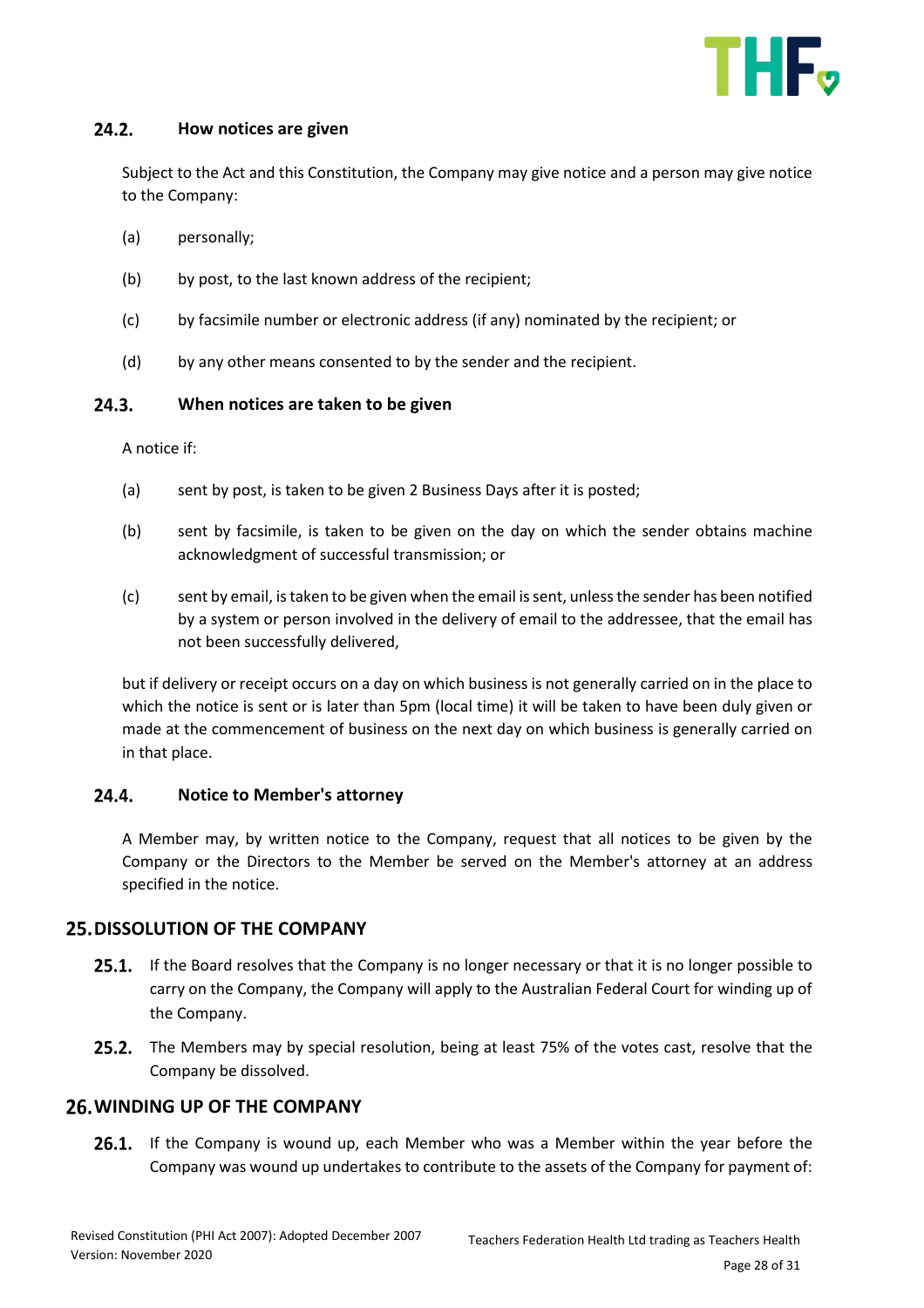

- (a) debts and liabilities of the Company contracted before the Member's membership ceases;
- (b) costs, charges and expenses of the winding up of the Company; and
- (c) adjustment of the rights of the contributories amongst themselves,

such amount as may be required but not exceeding \$10.00.

- **26.2.** If upon the winding up or dissolution of the Company, there remains after the satisfaction of all its debts and liabilities any property, other than property forming part of a Fund, that property must not be paid or distributed among the Members of the Company. Fund property must be dealt with in accordance with the rules of the Fund.
- 26.3. All remaining property of the Company under clause 26.2 must be paid by the Company to an entity or organisation which has rules prohibiting the distribution of its assets and income to its Members.
- **26.4.** The Directors must before or at the time of dissolution or winding up of the Company select the institution or institutions to which property will be transferred under clause 26.3.
- **26.5.** If after the dissolution or winding up of the Company the Directors of the Company have not made a selection under clause 26.4, the selection will be determined by the Chief Judge of the Equity Division of the Supreme Court of New South Wales or such other judge of that court as may have jurisdiction in the matter.
- 26.6. If effect cannot be given to clauses 26.3 to 26.5 the property under clause 26.2 must be given to a charitable purpose.

# <span id="page-28-0"></span>**27. INDEMNITY**

### $27.1.$ **Indemnity for liability (other than for legal costs)**

Subject to clause 27.5, every person who is or has been an officer of the Company or of any of its related bodies corporate is indemnified, to the maximum extent permitted by law, out of the property of the Company against any liability incurred by the person as such an officer to another person other than:

- (a) a liability owed to the Company or a related body corporate;
- (b) a liability for a pecuniary penalty order under section 1317G of the Act or a compensation order under section 1317H or 1317HA of the Act; or
- (c) a liability that is owed to someone other than the Company or a related body corporate and did not arise out of conduct in good faith.

### $27.2.$ **Indemnity for legal costs**

Subject to clause 27.5, every person who is or has been an officer of the Company or of any of its related bodies corporate is indemnified, to the maximum extent permitted by law, out of the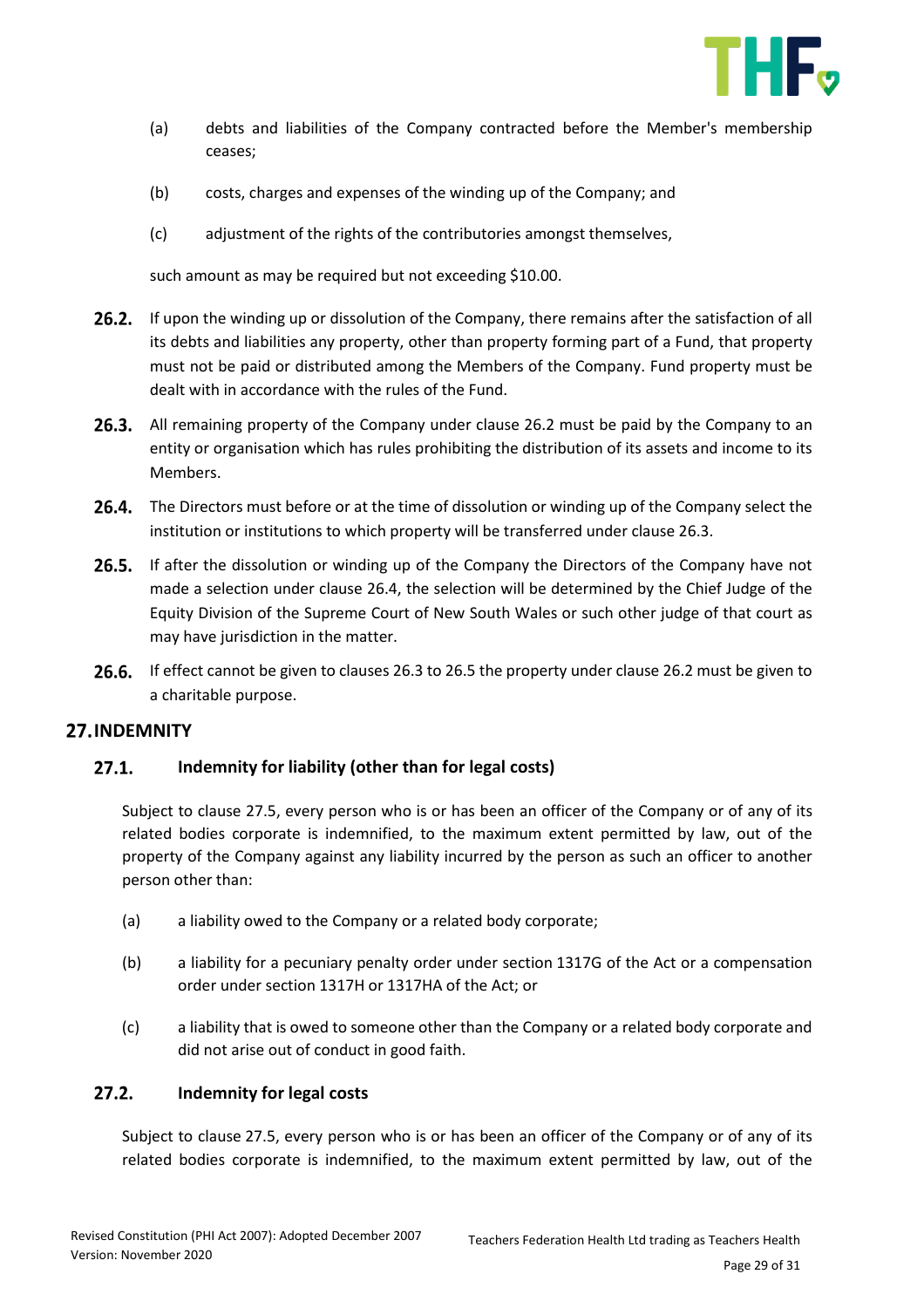

property of the Company against any legal costs incurred in defending an action for liability incurred as such an officer if the costs are incurred, other than:

- (a) in defending or resisting proceedings in which the person is found to have a liability for which there is no indemnity under clause 27.1;
- (b) in defending or resisting criminal proceedings in which the person is found guilty;
- (c) in defending or resisting proceedings brought by ASIC or a liquidator for a court order if the grounds for making the order are found by the court to have been established; or
- (d) in connection with proceedings for relief to the person under the Act in which the Court denies the relief.

Clause 27.2(c) does not apply to costs incurred in responding to actions taken by ASIC or a liquidator as part of an investigation before commencing proceedings for the court order.

#### $27.3.$ **Insuring Directors and officers of the Company**

To the extent permitted by law, the Company or its related bodies corporate may pay a premium for a contract insuring a person who is or has been an officer of the Company against:

- (a) any liability incurred by that person which results from facts or circumstances relating to the person being or having been an officer of the Company unless such liability arises out of:
	- (i) conduct involving a wilful breach of duty in relation to the Company; or
	- (ii) a contravention of section 182 or 183 of the Act; and
- (b) any liability for legal costs incurred by that person which results from facts or circumstances relating to the person being or having been an officer of the Company including in relation to a liability arising out of:
	- (i) conduct involving a wilful breach of duty in relation to the Company; or
	- (ii) a contravention of section 182 or 183 of the Act.

#### $27.4.$ **Company may make separate contracts and bring separate actions**

- (a) The Company may enter into an agreement or other document under which the Company may give any or all of the indemnities contemplated in this clause 27. The terms of such agreement or other document may apply to acts or omissions prior to or after the time of entering into the indemnity.
- (b) Any indemnities given by the Company in connection with this clause 27.do not affect the right of the Company to bring any demand or action against any officer of the Company or its related bodies corporate, including any demand or action arising out of the negligence of that person.